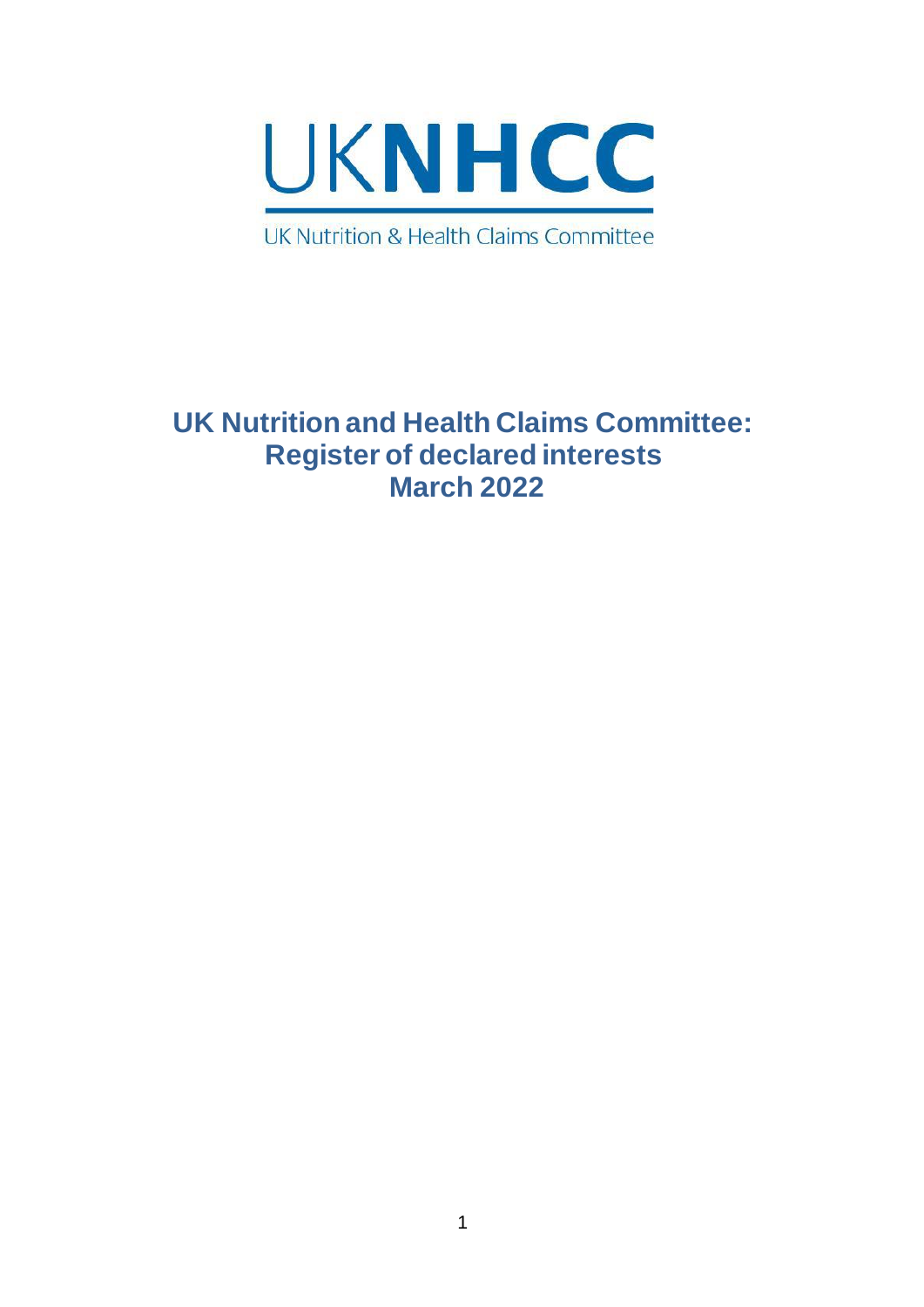# **Table of Contents**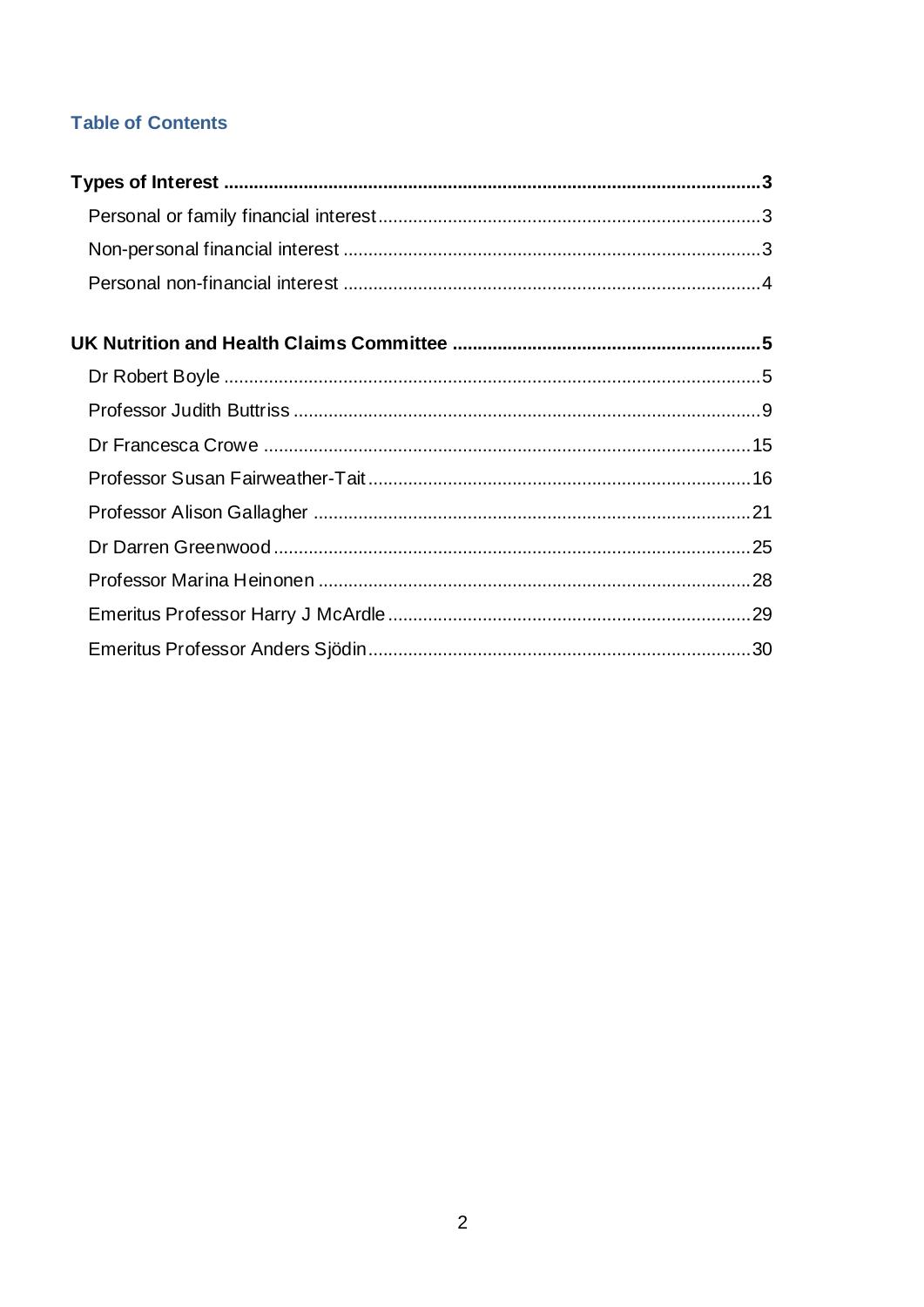# <span id="page-2-0"></span>**Types of Interest**

# <span id="page-2-1"></span>**Personal or family**<sup>1</sup> **financial interest**

Personal financial gain or financial gain to a family member through, for example:

- holding a directorship, or other paid position in an organisation related to the work of the UKHCC;
- carrying out consultancy or fee-paid work for an organisation related to the work of the UKNHCC;
- having shareholdings or other beneficial interests in a business related to the work of the UKNHCC;
- receiving expenses or hospitality to attend conferences or workshops or similar meetings related to the work of the UKNHCC, from any organisation other than their employer;
- receiving gifts with a value greater than £25<sup>2</sup> (for personal interests only) from organisations related to the work of the UKNHCC; or
- receiving honoraria for meetings or similar, related to the work of the UKNHCC.

Members should declare any active or controlling role in an organisation related to the work of the UKNHCC and whether or not the cumulative total of all personal financial interests from a single body/source related to the work of the UKNHCC exceeds £5,000 per annum. Where the value of shares may fluctuate, the declaration should be made based on the situation as of 1 January each year. This declaration should be for the value of the shares alone, not the cumulative total of shares and any other financial benefit from the same organisation.

Members should declare the funding source of their salaries, should it be derived from an organisation other than their main employer if this connection could be construed as having the potential to influence their judgement in the exercise of their duties.

The holding of financial instruments such as a pension scheme would not be counted as a financial interest provided the member or family member has no influence on the management of the financial instrument.

# <span id="page-2-2"></span>**Non-personal financial interest**

Payment or other benefit to an organisation in which a member is employed, which is not received personally but is for work in which a member is directly involved or is directly responsible for, from a body relating to the work of the UKNHCC, including:

- a grant or fellowship or other payment to sponsor a post, or contribute to the running costs of the department;
- commissioning of research or other work, by a unit in which a member is employed;
- funding for, or other contributions to, research; or

<sup>1</sup> Spouse or partner and dependents

<sup>2</sup> Value taken from PHE's Conflicts of interest policy and procedure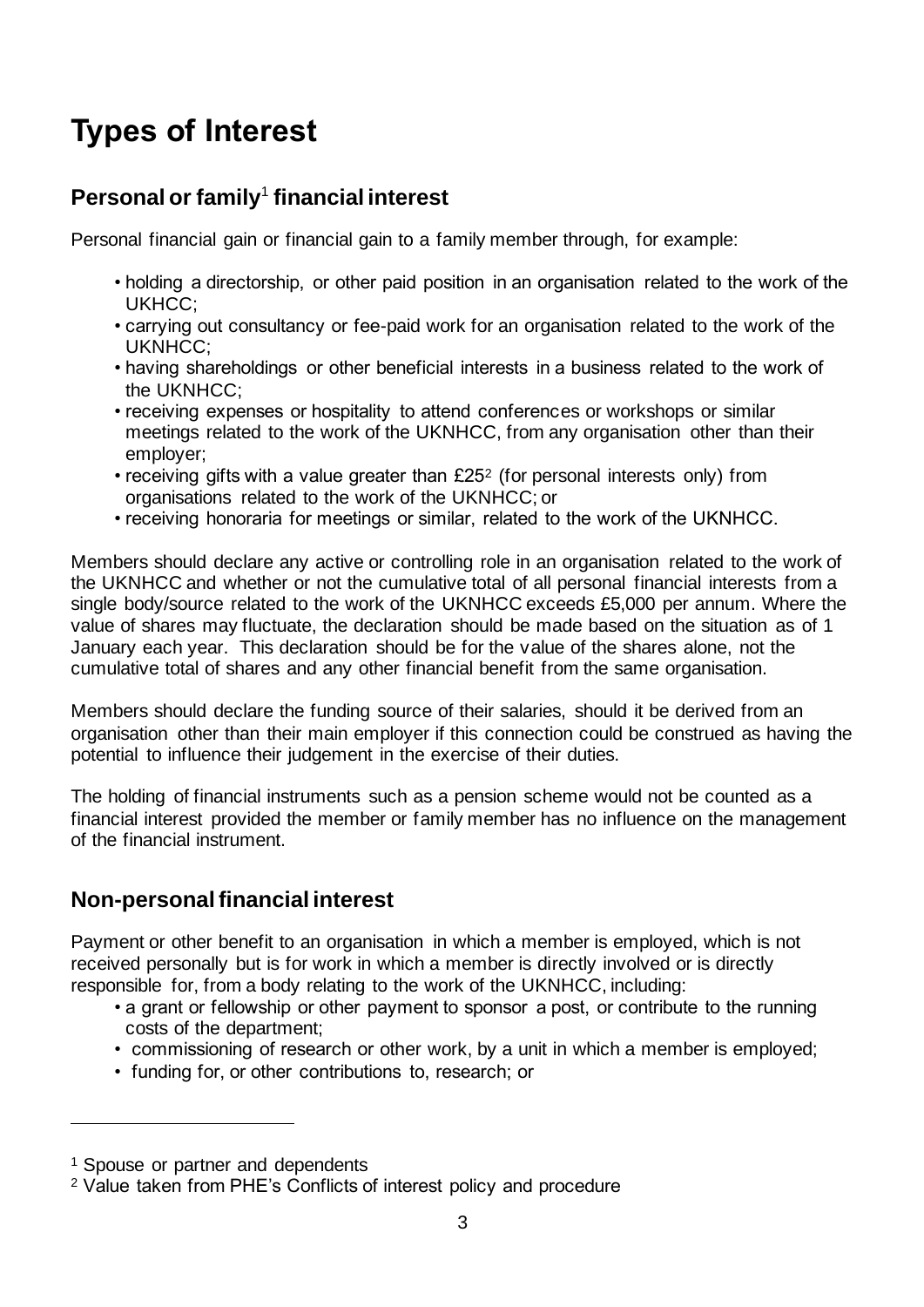• contracts with, or funding from, the Office for Health Improvement and Disparities (OHID).

Members should declare whether or not the cumulative total of all non-personal financial interests in a single body/source exceeds £5,000 per annum.

Members are not required to declare all relevant interests of their co-workers, it is only necessary to declare those in which a member is jointly involved or for which a member has oversight / responsibility.

# <span id="page-3-0"></span>**Personal non-financial interest**

This refers to a situation in which a member has acted in a way such that the public might reasonably believe that he or she may not consider evidence in a fair and unbiased manner. Examples include:

- active advocacy on behalf of an organisation with a strong opinion on a matter under consideration;
- other public or published statements expressing a clear opinion about a matter under consideration;
- holding office in a professional organisation, charity or advocacy group with a direct interest in a matter under consideration by the UKNHCC;
- authorship or co-authorship of a document used as evidence in a matter currently under consideration by the UKNHCC.

Considering that members are appointed on the basis of their scientific expertise on topics related to the work of the UKNHCC, it is expected that papers authored or co-authored by members will be used to inform the UKNHCC's opinions. It is not necessary to include a list of publications or articles in the register of interest, but where a member's paper is considered as part of an opinion, this should be highlighted in the minutes of the relevant discussion.

If a member has an interest not specified in these notes but which they believe should be declared, they should seek advice from the secretariat.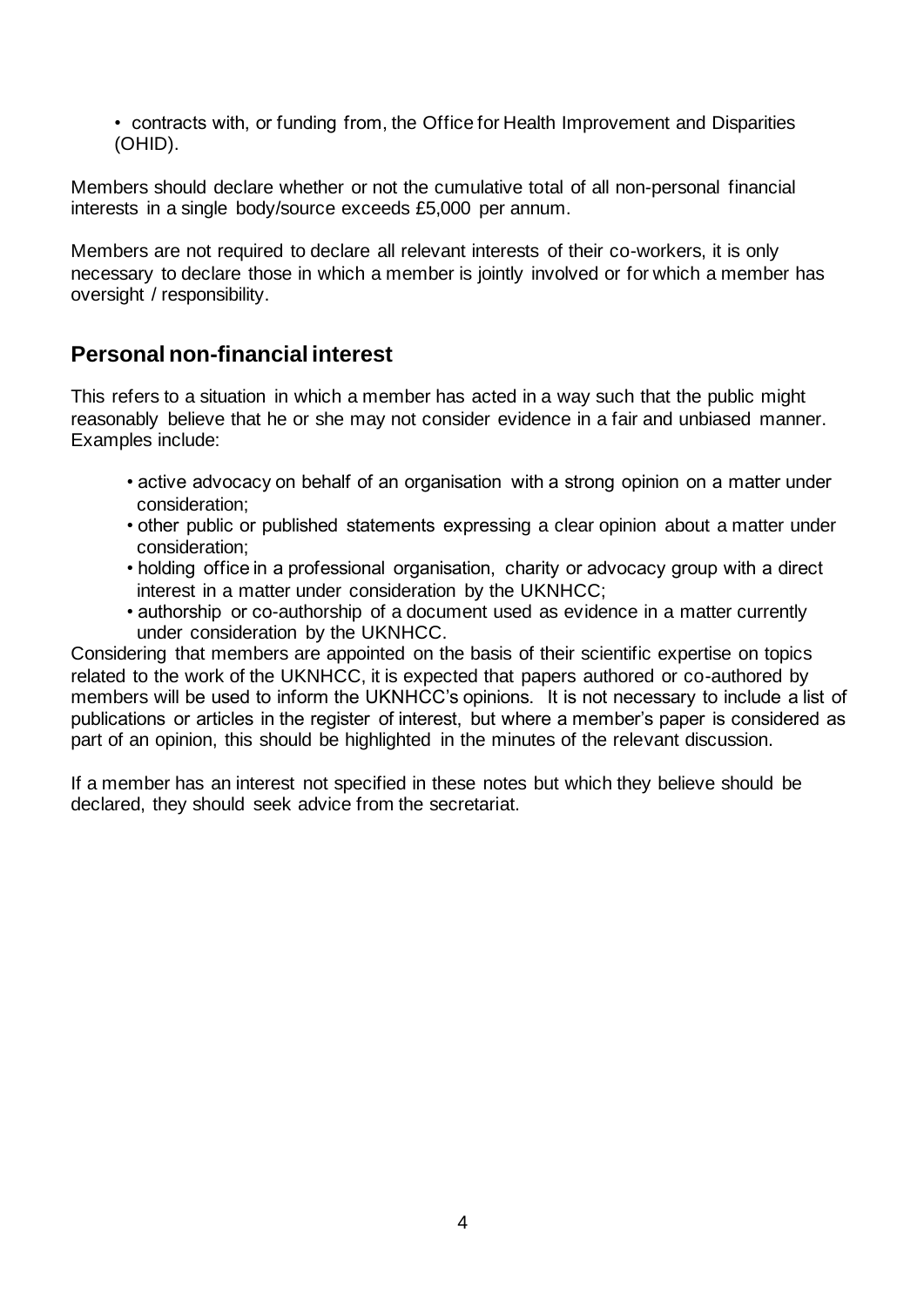# <span id="page-4-0"></span>**UK Nutrition and Health Claims Committee**

# <span id="page-4-1"></span>**Dr Robert Boyle**

#### **Personal interests**

#### **Imperial College London**

Nature of interest: Employment Financial: Yes. Amount received per annum over £5,000: Yes Subject matter: Research, teaching and clinical practice Dates: Since 2007

#### **University of Nottingham**

Nature of interest: Employment Financial: Yes. Amount received per annum over £5,000: Yes Subject matter: Research Dates: Since 2017

#### **Taus Cebullash and Landau LLP**

Nature of interest: Consultancy for expert witness work Financial: Yes. Amount received per annum over £5,000: Yes. Subject matter: Written report in relation to a class action concerning claims made for an infant formula in USA Dates: 2019 to present

#### **Cochrane**

Nature of interest: Senior Editor Financial: Yes. Amount received per annum over £5,000: Yes Subject matter: Senior Editor for the Children and Families Network of Cochrane Review Groups Dates: October 2018 to present

#### **John Wiley and Sons**

Nature of interest: Consultancy Financial: Yes. Amount received per annum over £5,000: Yes Subject matter: Joint Editor in Chief for the journal Clinical and Experimental Allergy Dates: Co-Editor 2015 to 2020 and Joint Editor in Chief from 2021

#### **Dairy Goat Cooperative**

Nature of interest: Consultancy for design of a clinical trial.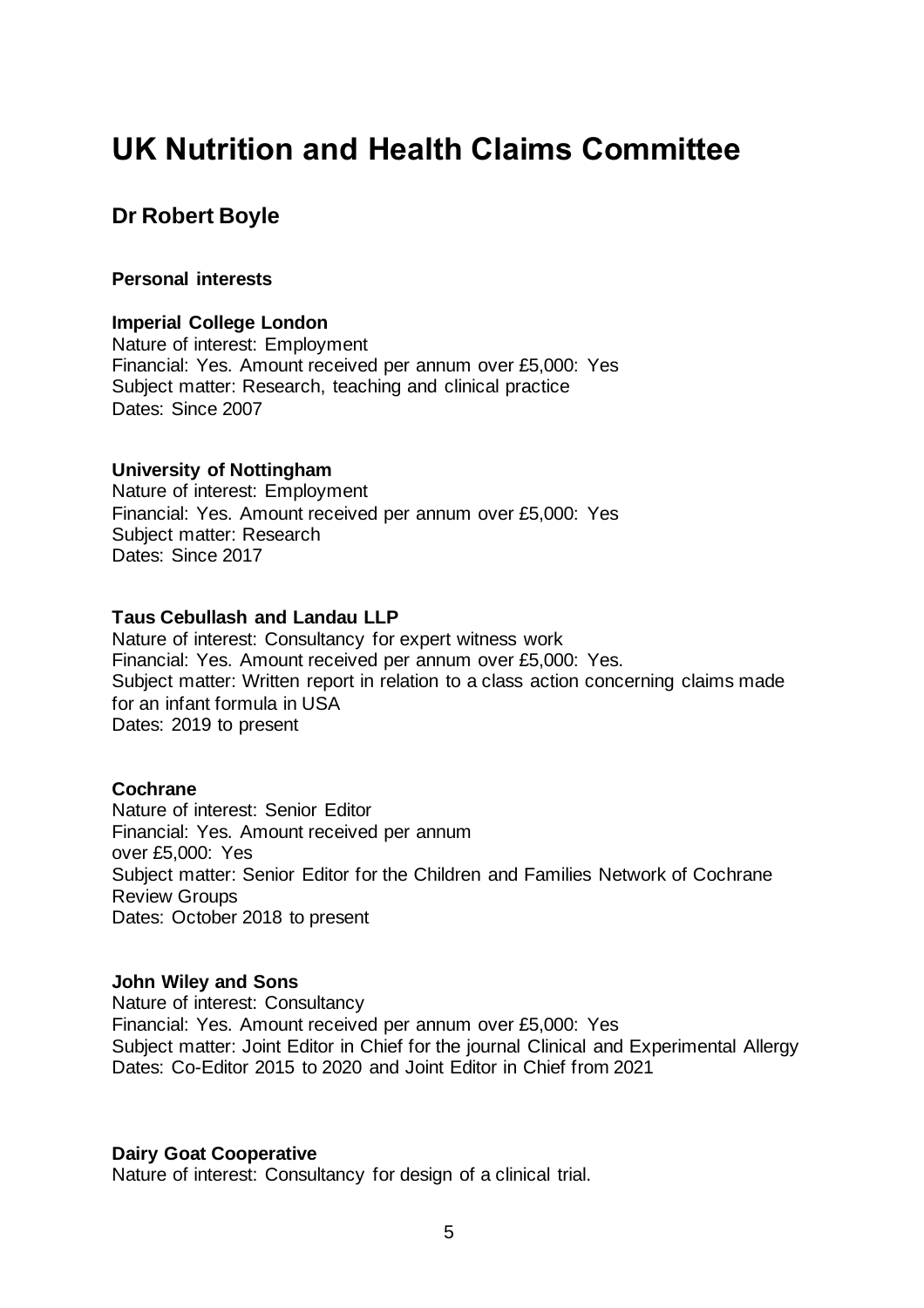Financial: Yes. Amount received per annum over £5,000: Yes Subject matter: Development of a clinical trial protocol for evaluating the effects of goat milk formula on eczema development Protocol developed over a 4-month period Dates: 2017

#### **Squitieri and Fearon LLP**

Nature of interest: Consultancy for expert witness work. Financial: Yes. Amount received per annum over £5,000: Yes. Subject matter: Written report and deposition attendance in relation to a class action concerning claims made for an infant formula in USA. Dates: 2016

## **Food Standards Agency (FSA)**

Nature of interest: Consultancy. Financial: Yes. Amount received per annum over £5,000: Yes. Subject matter: Systematic reviews of dietary exposures and risk of allergic or autoimmune disease, including reviews of infant formula studies. Dates: 2013 to 2016

#### **Several independent legal practices and coroner courts**

Nature of interest: Consultancy for expert witness and medical witness work Financial: Yes Amount received per annum over £5,000: No Subject matter: Written medical assessments and court attendance in relation to cases of children and adolescents with food allergy Dates: 2016 to 2021

#### **Prota Therapeutics**

Nature of interest: Consultancy for attendance at an advisory board meeting Financial: Yes. Amount received per annum over £5,000: No Subject matter: Development of oral immunotherapy treatments for food allergy Dates: One meeting in 2019

#### **DBV Technologies**

Nature of interest: Consultancy for attendance at an advisory board meeting Financial: Yes. Amount received per annum over £5,000: No Subject matter: Development of epicutaneous immunotherapy treatments for food allergy Dates: One meeting in 2018

#### **ALK Abelo**

Nature of interest: Consultancy for attendance at an advisory board meeting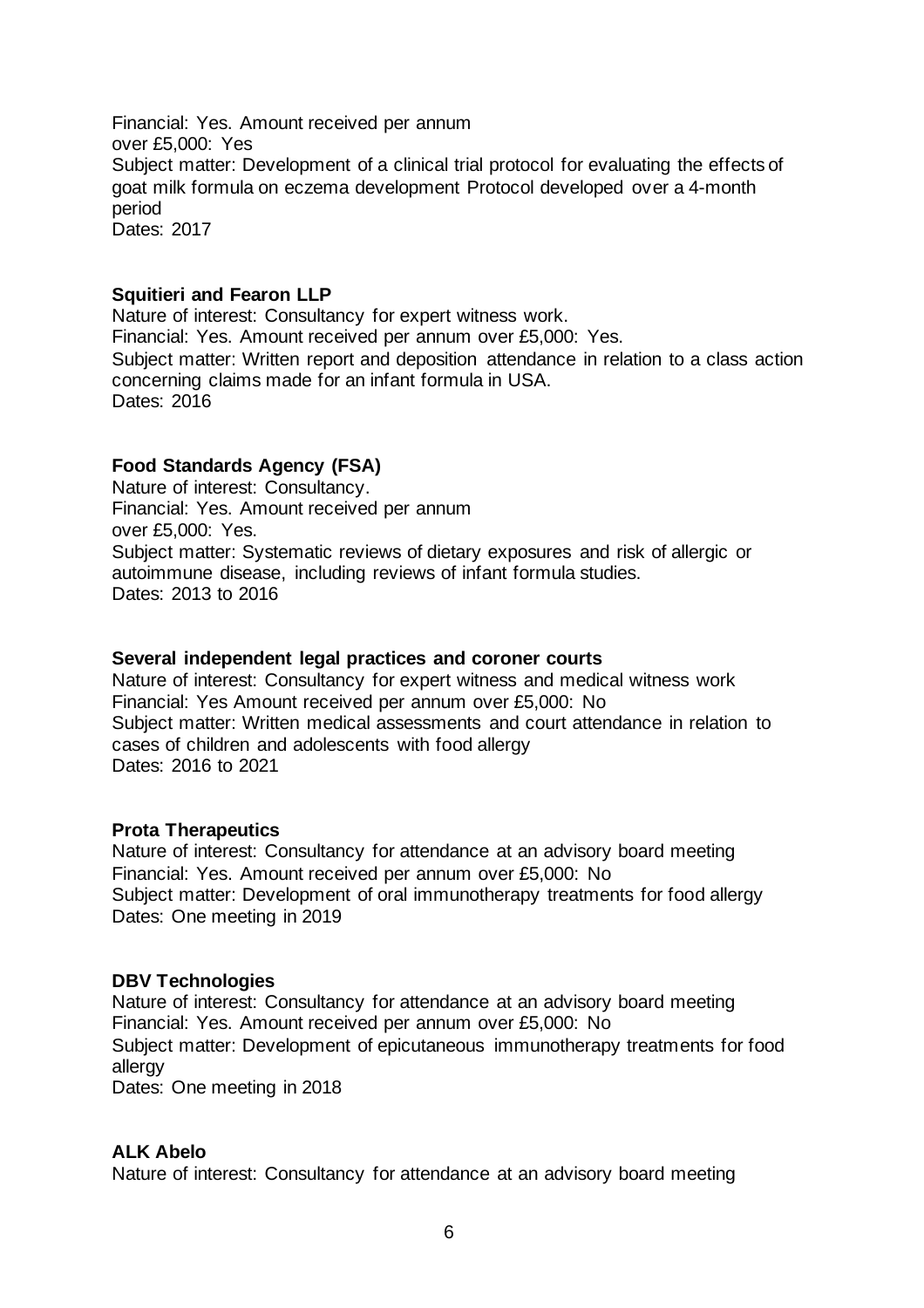Financial: Yes. Amount received per annum over £5,000: No Subject matter: Development of sublingual immunotherapy treatments for preventing or treating asthma Dates: One meeting in 2016 and one meeting in 2017

#### **Office for Health Improvement and Disparities (previously PHE)**

Nature of interest: Subgroup on Maternal and Child Nutrition (SMCN) Financial: Yes. Amount received per annum over £5000: No Subject Matter: Advising on aspects of child and maternal diet and nutrition Dates: January 2021 to present

## **Baby Feeding Law Group**

Nature of interest: Membership of the Baby Feeding Law Group Financial: No Subject matter: provide expert comment on draft Department of Health and Social Care guidance note on formula claims Dates: 2021 to present

## **Pediatric Allergy and Immunology Journal**

Nature of interest: Editorial Financial: No Subject matter: Published opinion questioning the role of hydrolysed formula for feeding healthy infants Dates: May 2021

## **Non-personal Interests**

#### **Nestlé**

Nature of interest: My employing Institution, Imperial College London, has a research and innovation partnership with Nestlé. Financial: No. Subject matter: Nutrition Science. I am not involved in any Nestlé work at Imperial College London. Dates: 2017 to present

#### **NIHR RfPB programme**

Nature of interest: Research grant Financial: Yes. Amount received per annum over £5,000: Yes Subject matter: Network meta-analysis project to evaluate comparative effectiveness of topical anti-inflammatory treatments for eczema Dates: 2021 to 2023

#### **NIHR Systematic Reviews programme**

Nature of interest: Research grant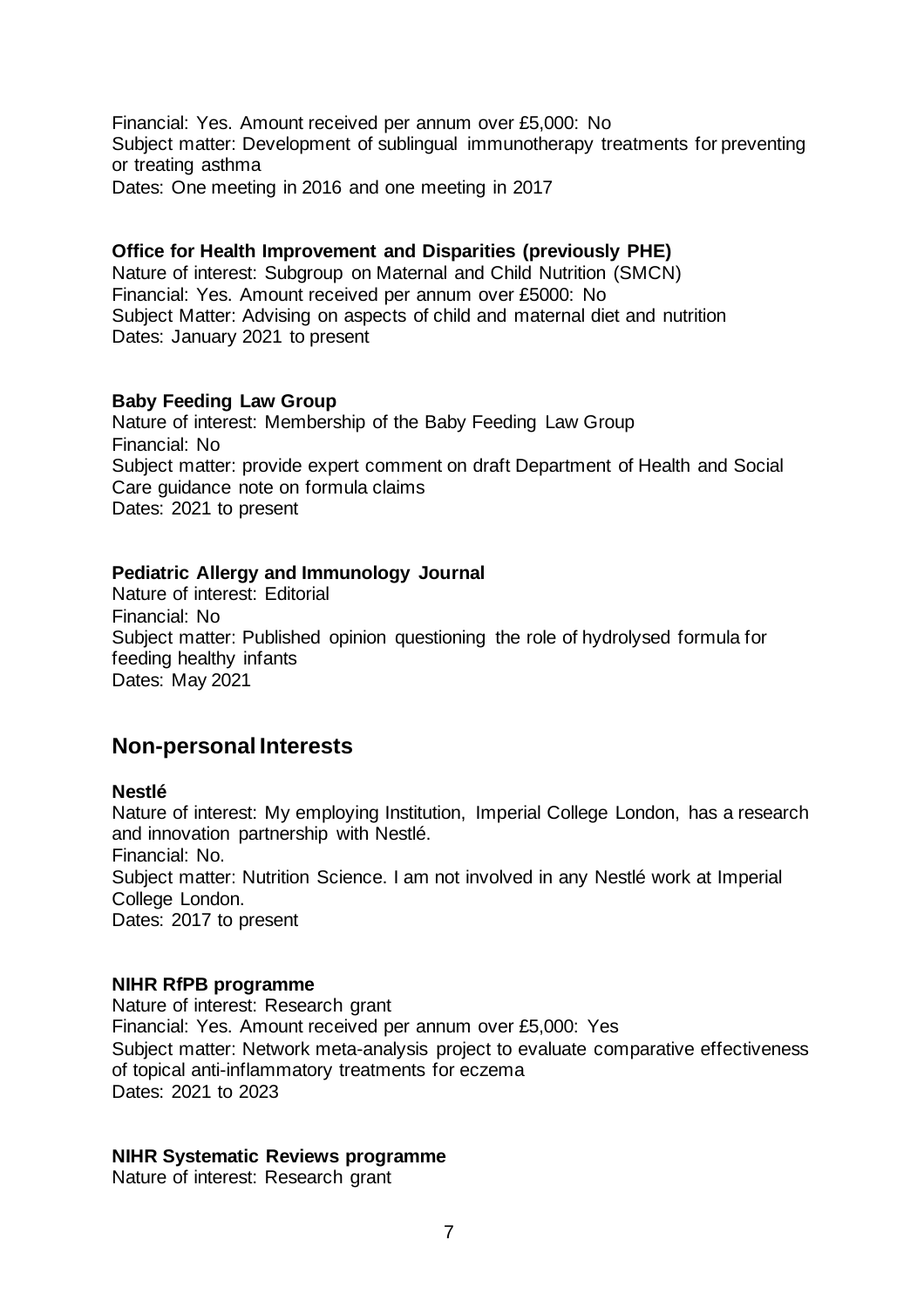Financial: Yes. Amount received per annum over £5,000: Yes Subject matter: Core funding for Cochrane Skin Group Dates: 2020 to 2025

#### **Imperial Charity**

Nature of interest: Research grant Financial: Yes. Amount received per annum over £5,000: Yes Subject matter: Meta-research project evaluating conduct and reporting issues in clinical trials of breastmilk substitutes Dates: 2018 to 2021

#### **NIHR RfPB Programme**

Nature of interest: Research grant Financial: Yes. Amount received per annum over £5,000: Yes Subject matter: Individual participant data meta-analysis of skincare interventions for preventing eczema Dates: 2018 to 2020

#### **NIHR Transitional Research Fellowship**

Nature of interest: Research fellowship supervision Financial: Yes. Amount received per annum over £5,000: Yes Subject matter: Training Fellowship to Dr Maeve Kelleher to train in clinical trials and oversee an individual participant data meta-analysis project Dates: 2017 to 2020

#### **NIHR HTA Programme**

Nature of interest: Research grant Financial: Yes. Amount received per annum over £5,000: Yes Subject matter: Trial of IgE tests for Eczema Relief (TIGER): randomised controlled trial of test-guided dietary advice for children with eczema, with internal pilot and nested economic and process evaluations Dates: 2022 to 2027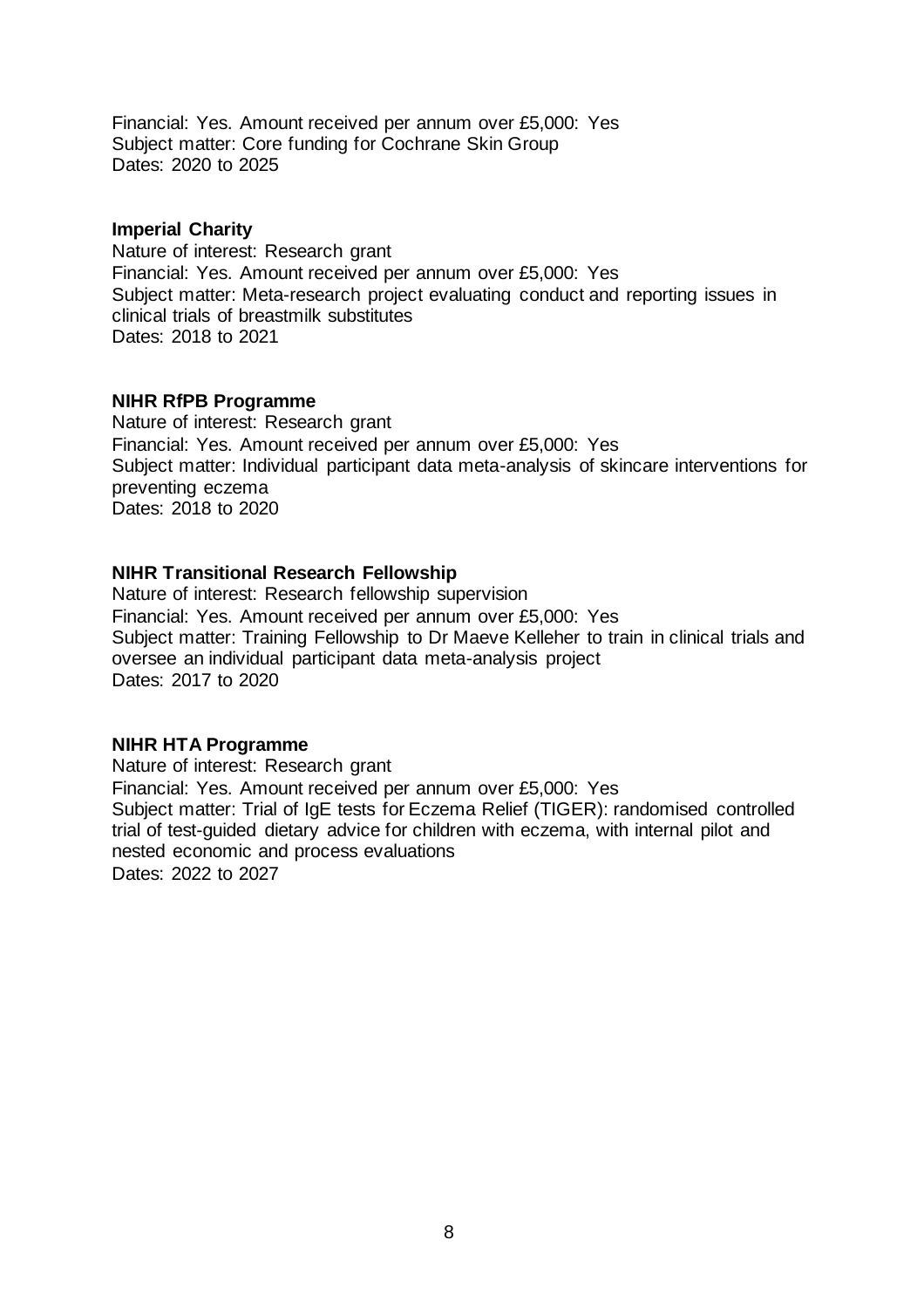# <span id="page-8-0"></span>**Professor Judith Buttriss**

As Director General of the British Nutrition Foundation, Professor Buttriss had administrative responsibility for the organisation's interests that are not covered by personal or non-personal interests until December 2021.

## **Personal interests**

## **British Nutrition Foundation (BNF)**

Nature of interest: Director General, 3 days per week (part time) Financial: Yes (salary). Amount received per annum over £5,000: Yes. All payments received for work in which BNF has an interest are payable directly to the charity; no direct payments from food businesses or other sources were received. Subject matter: Advising BNF on governance and strategy; external engagement

(e.g. with government, health care professional bodies, industry, media). The role did not advise on the content of dossiers to support health claims. Limited involvement with projects/consultancy (details below)

BNF is a charity that raises income through projects, trust funds, grants, membership (corporate and individual students/new graduates), donations, training &

conferences, sale of resources. Information about funding and a list of corporate members (current and past) can be found at BNF's Annual Reports:

<https://www.nutrition.org.uk/aboutbnf/whoweare/annualreports>

A list of current corporate members can be found in:

<https://www.nutrition.org.uk/aboutbnf/supporters/memberorganisations> Dates: 2007 to December 2021

## **Association for Nutrition (AfN)**

Nature of interest: Former Trustee and, former Member of Fellowship Committee. Fellow and Registered Nutritionist.

Financial: No.

Subject matter: Governance. Membership.

Dates: Trustee: 2012 to 2016; Fellowship committee 2015 to 2019; Fellow: 2015 to present

## **Nutrition Society (NS)**

Nature of interest: Honorary Fellow (since 2018), member. Financial: No. Subject matter: Membership. Dates: 1980 to present

## **Biotechnology & Biological Sciences Research Council (BBSRC)**

Nature of interest: Chair of Steering Group for BBSRC's Diet and Health Research Industry Club (DRINC).

Financial: Yes, (travel reimbursed). Amount received per annum over £5,000: No. Subject matter: Panel chair, co-chair at dissemination events.

Dates: 2015 to present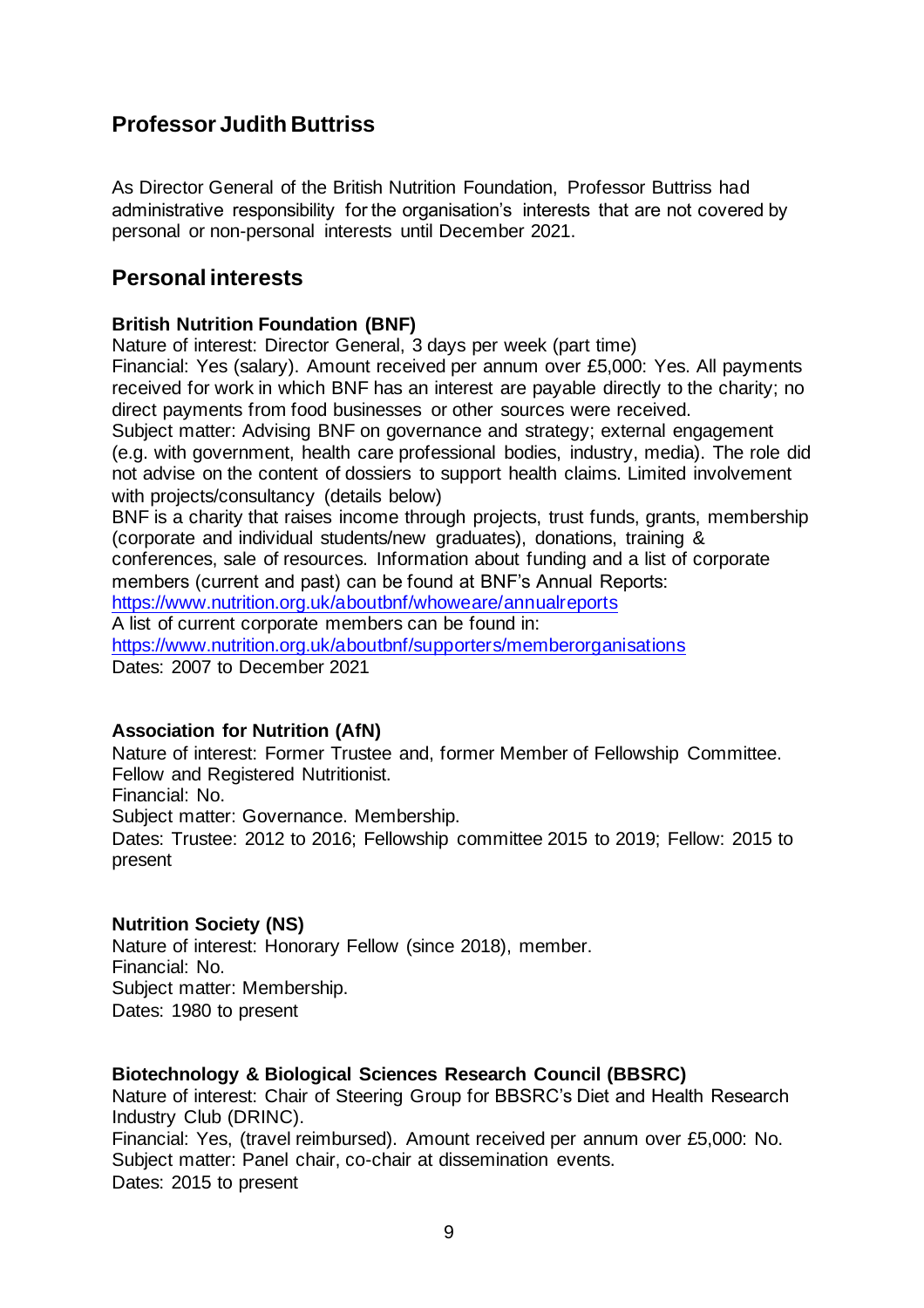#### **Medical Research Council (MRC)**

Nature of interest: Member of UK Nutrition Research Partnership committee. Financial: No. Subject matter: Nutrition research agenda. Dates: 2018 to present

#### **Public Health England**

Nature of interest: Member of UK Nutrient Profiling Model Expert Group. Financial: No. Subject matter: Nutrient profiling. Dates: 2016 to 2019

#### **BBSRC**

Nature of interest: Member of Funding Panel (Global Challenges Research Fund (GCRF) Food, nutrition & health). Financial: Yes, (travel reimbursed). Amount received per annum over £5,000: No Subject matter: Reviewing grant applications. Dates: January 2019

#### **BNF/Wiley**

Nature of interest: Editor of Nutrition Bulletin. Financial: No. Subject matter: Nutrition. Dates: 2000 to present

#### **Public Health England/ Department for Education**

Nature of interest: External Review Group for early years settings. Financial: No. Subject matter: Nutrition. Dates: 2017

## **Department for the Environment, Food and Rural Affairs**

Nature of interest: Member of Family Food survey committee. Financial: No. Subject matter: Nutrition aspects of survey. Dates: 2000 to present

## **NS**

Nature of interest: Lead editor of public health nutrition text book. Financial: No. Subject matter: Public health nutrition. Dates: 2015 to 2017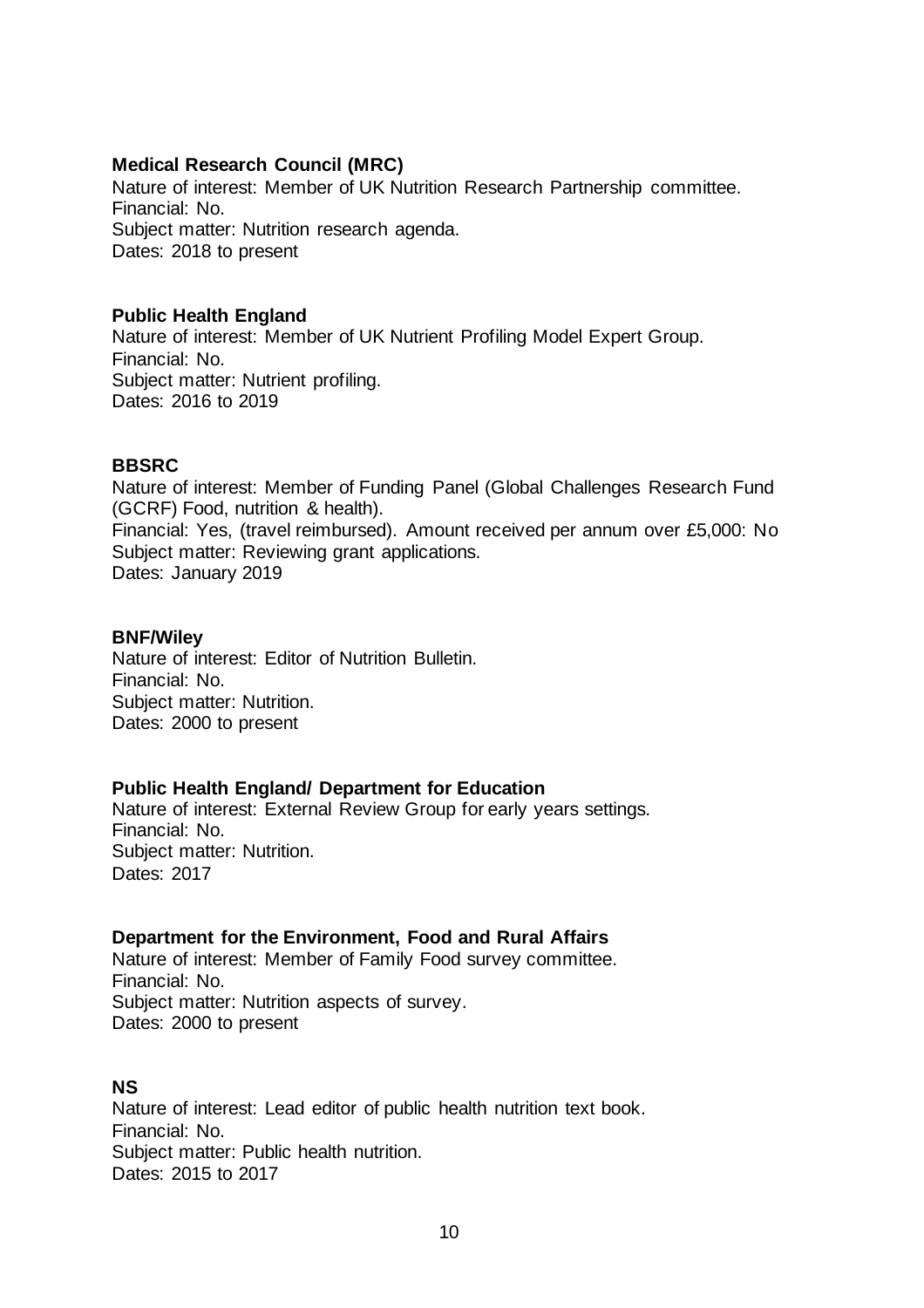## **Department for Education/ Department of Health and Social Care (previously Public Health England)**

Nature of interest: Member of committee on school standards. Financial: No. Subject matter: Public health nutrition. Dates: 2019 to present

## **Academy of Nutrition Sciences (ANS)**

Nature of interest: Trustee from 2019, Chair of Trustees from October 2021. Financial: No. Subject matter: The ANS is a registered charity, established via a joint initiative between the Association for Nutrition (AfN), the British Dietetic Association (BDA), BNF and the NS. Dates: 2019 to present

## **Global Food Security Programme (UKRI/government departments)**

Nature of interest: Member of the Strategy Advisory Board for the Global Food Security Programme Financial: No. Subject matter: Nutrition advice Dates: From 2022

## **UK Research and Innovation (UKRI)**

Nature of interest: Assessment Panel Member Financial: Yes. Amount received per annum over £5,000: No. Subject matter: Transforming food systems Dates: June 2021

# **Non-personal interests**

## **BNF**

Nature of interest: Organisation funding and charitable activities.

Financial: Yes (to BNF). Amount received per annum over £5000: Yes. Grantproviding Foundations and Trusts: All Saints Education Trust; Drummond Memorial Fund; Garfield Weston Foundation; Morrisons' Foundation.

Subject matter: Schools-related charitable activities; awards and prizes for schools and early career nutrition scientists; online training in nutrition; BNF Healthy Eating Week, resources (print and online).

Dates: 2015 to December 2021

## **BNF**

Nature of interest: Organisation funding and charitable activities.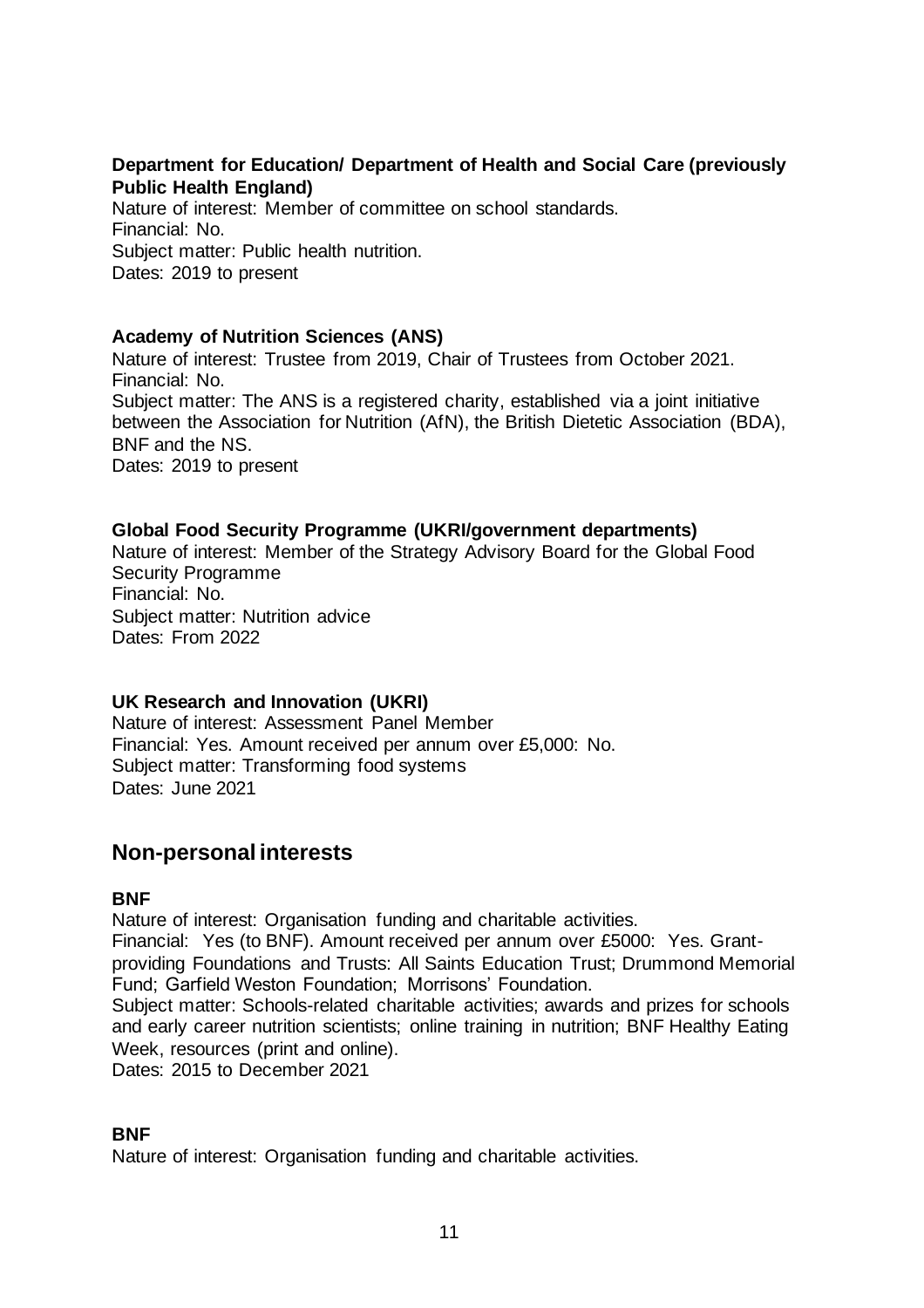Financial: Yes (to BNF). Amount received per annum over £5000: Yes. Agriculture and Horticulture Development Board, Associated British Foods, Alpro UK Ltd, Arla, Asda Stores Ltd, British Sugar plc, Cargill (Truvia), Coca-Cola Great Britain and Ireland, Corbion, Costa, Danone Ltd, DuPont (UK) Ltd, Ella's Kitchen, Ferrero, General Mills, Greggs plc, Innocent Drinks, J Sainsbury plc, Kellogg Europe Trading Ltd, Kerry Foods Ltd, KP Snacks Limited, LoSalt, Marks and Spencer plc, Mars UK Ltd, McCain Foods (GB) Ltd, McDonald's Restaurants Ltd, Mitchells & Butlers Restaurants, Mondelez International, The National Association of British and Irish Millers, National Farmers Union Trust Company Ltd, Nestlé Nutrition, Nestlé UK Ltd, Nomad Foods Ltd, PepsiCo UK Ltd, Pladis, Premier Foods, Marlow Foods Ltd, Slimming World Ltd, Starbucks, Tata Consumer Products Ltd, Tate & Lyle plc, Tesco plc, The Co-operative Group Plc, Waitrose & Partners, Warburtons Ltd, Weetabix Ltd, Whitbread restaurants, Wm Morrison Supermarkets plc, Yakult. Subject matter: BNF activities including nutrition-related services; charitable activities e.g. media, schools, health professional activities. Dates: September 2020 to December 2021.

## **BNF (HISTORICAL):**

Nature of interest: Organisation funding and charitable activities (historical contributions).

Financial: Yes. Amount received per annum over £5000: Yes (with the exception of Farringdon Oils). Walt Disney Company, Aldi, Dine Contract Catering Ltd, Seafish, Calbee UK, HJ Heinz Ltd, Volac, Ingredion UK Ltd, Genius Gluten Free, Capespan, Wagamama, Caffe Nero, Closado, Iceland, Ocean Spray, TetraPak, Unilever Ltd. Farrington Oils.

Subject matter: BNF activities including nutrition-related services; charitable activities e.g. media, schools, health professional activities. Dates: 2015 to June 2020

## **European Union (EU)**

Nature of interest: Research (CommNet project, Framework Programme 7). Financial: Yes (funds to BNF). Amount received per annum over £5,000: Yes. Subject matter: Nutrition science communication. Dates: 2015

## **BBSRC**

Nature of interest: Research (subcontractor). Financial: Yes (funds to BNF). Amount received per annum over £5,000: Yes. Subject matter: Nutrition science communication on fats and health. Dates: 2018 to present

## **Harvest Plus**

Nature of interest: Research. Financial: Yes (funds to BNF) Amount received per annum over £5,000: Yes. Subject matter: Biofortification literature review. Dates: 2018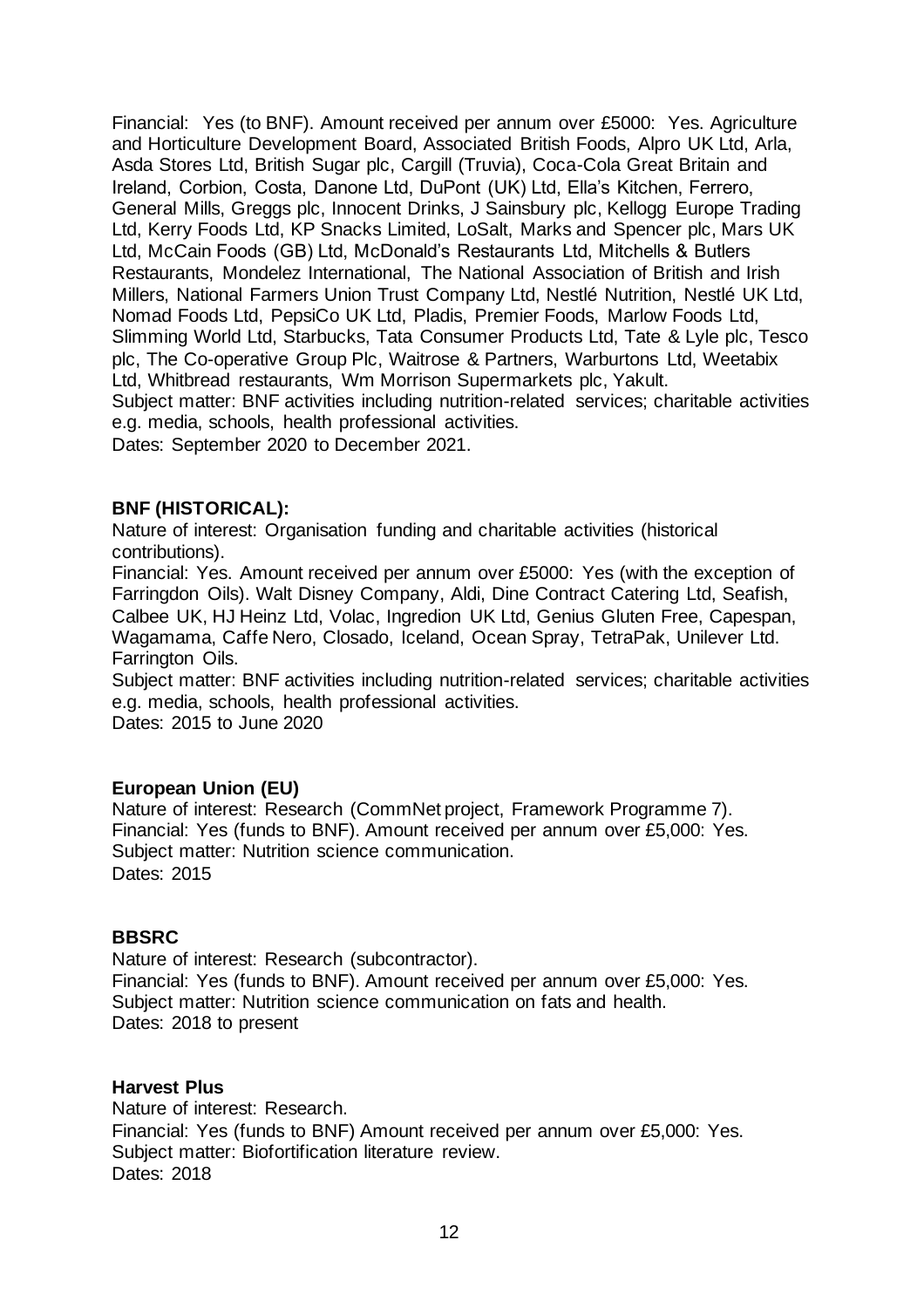## **EU**

Nature of interest: Research (Beneficial effects of dietary bioactive peptides and polyphenols on cardiovascular health in humans (BACCHUS) project, Framework Programme 7).

Financial: Yes (funds to BNF). Amount received per annum over £5,000: Yes. Subject matter: Research on cardiovascular health, guide produced on health claims process.

Dates: 2015 to 2016

## **Nomad Foods**

Nature of interest: Advisory Panel Member. Financial: Yes (to BNF), travel, subsistence and honorarium. Amount received per annum over £5,000: No. Subject matter: Nutrition from a public health perspective. Dates: 2015 to December 2021

## **Jordan Dorset Ryvita**

Nature of interest: Advisory Panel Member. Financial: Yes (to BNF), travel reimbursement and honorarium. Amount received per annum over £5,000: No. Subject matter: Nutrition from a public health perspective. Dates: 2015 to December 2021

## **Nestlé**

Nature of interest: Advisory Panel Member. Financial: Yes (to BNF) travel and honorarium. Amount received per annum over £5,000: No. Subject matter: Nutrition from a public health perspective. Dates: 2015 to 2018

## **Slimming World**

Nature of interest: Advisory Panel Member. Financial: Yes (to BNF) travel and honorarium. Amount received per annum over £5,000: No. Subject matter: Nutrition from a public health perspective. Dates: 2015 to December 2021

## **Heinz**

Nature of interest: Advisory Panel Member. Financial: Yes (to BNF) travel and honorarium. Amount received per annum over £5,000: No. Subject matter: Nutrition from a public health perspective. Dates: 2015 to 2016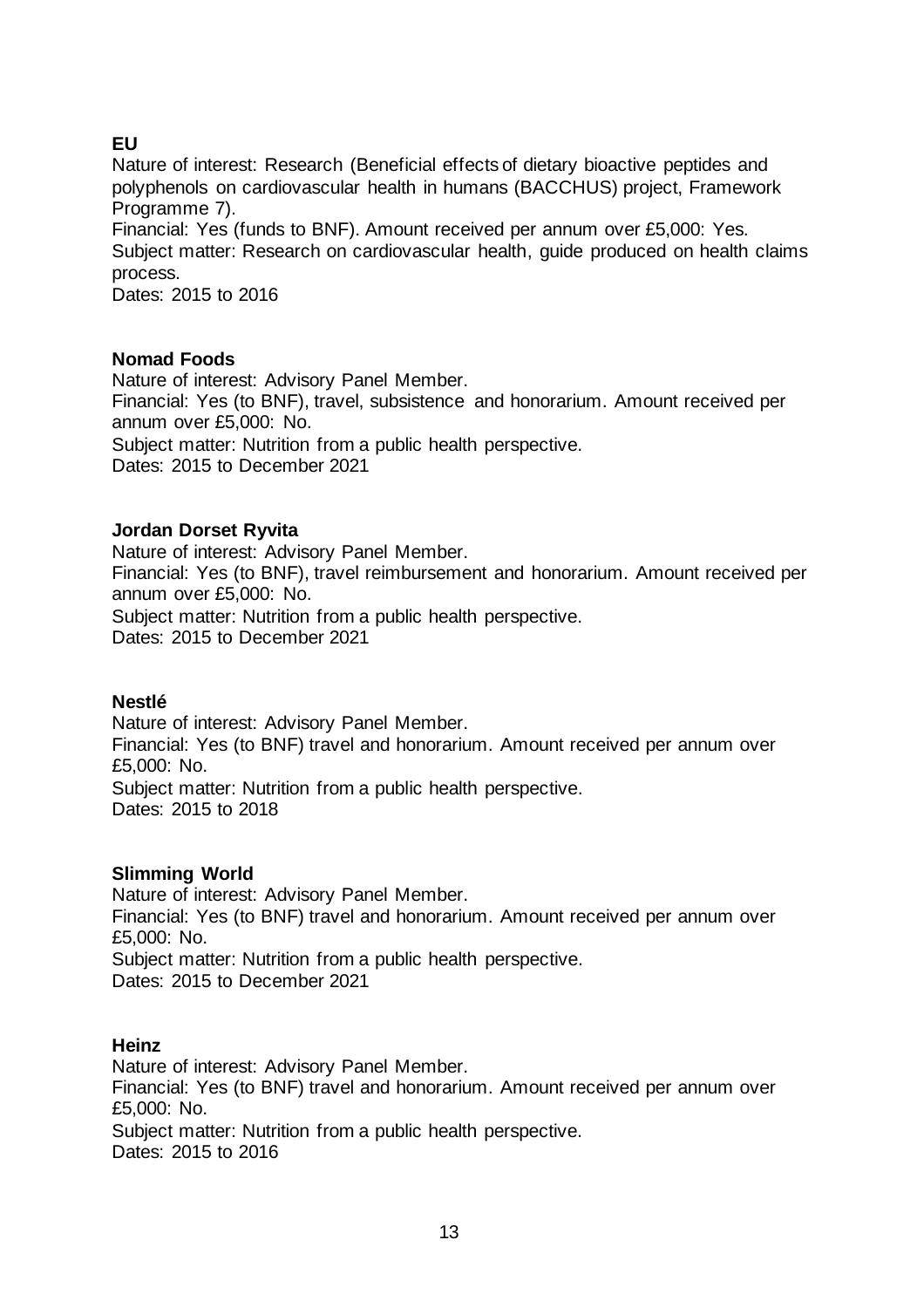#### **Arla Foods**

Nature of interest: Advisory Panel Member. Financial: Yes (to BNF) travel, subsistence and honorarium. Amount received per annum over £5,000: No. Subject matter: Nutrition and dairy products. Dates: 2018

#### **Early Years Nutrition Partnership CIC**

Nature of interest: Director. Financial: Yes (to BNF) honorarium. Amount received per annum over £5,000: No. Subject matter: Governance. Dates: 2017 to 2019

#### **International Sweeteners Association (ISA)**

Nature of interest: Meeting/workshop attendance. Financial: Yes (funds to BNF). Amount received per annum over £5,000: No. Subject matter: Presented the public health context for use of low calorie sweeteners in place of sugar. Dates: 2018

#### **Sainsburys**

Nature of interest: Advisory Panel Member. Financial: Yes (to BNF) honorarium. Amount received per annum over £5,000: No. Subject matter: Nutrition from a public health perspective. Dates: 2015 to 2018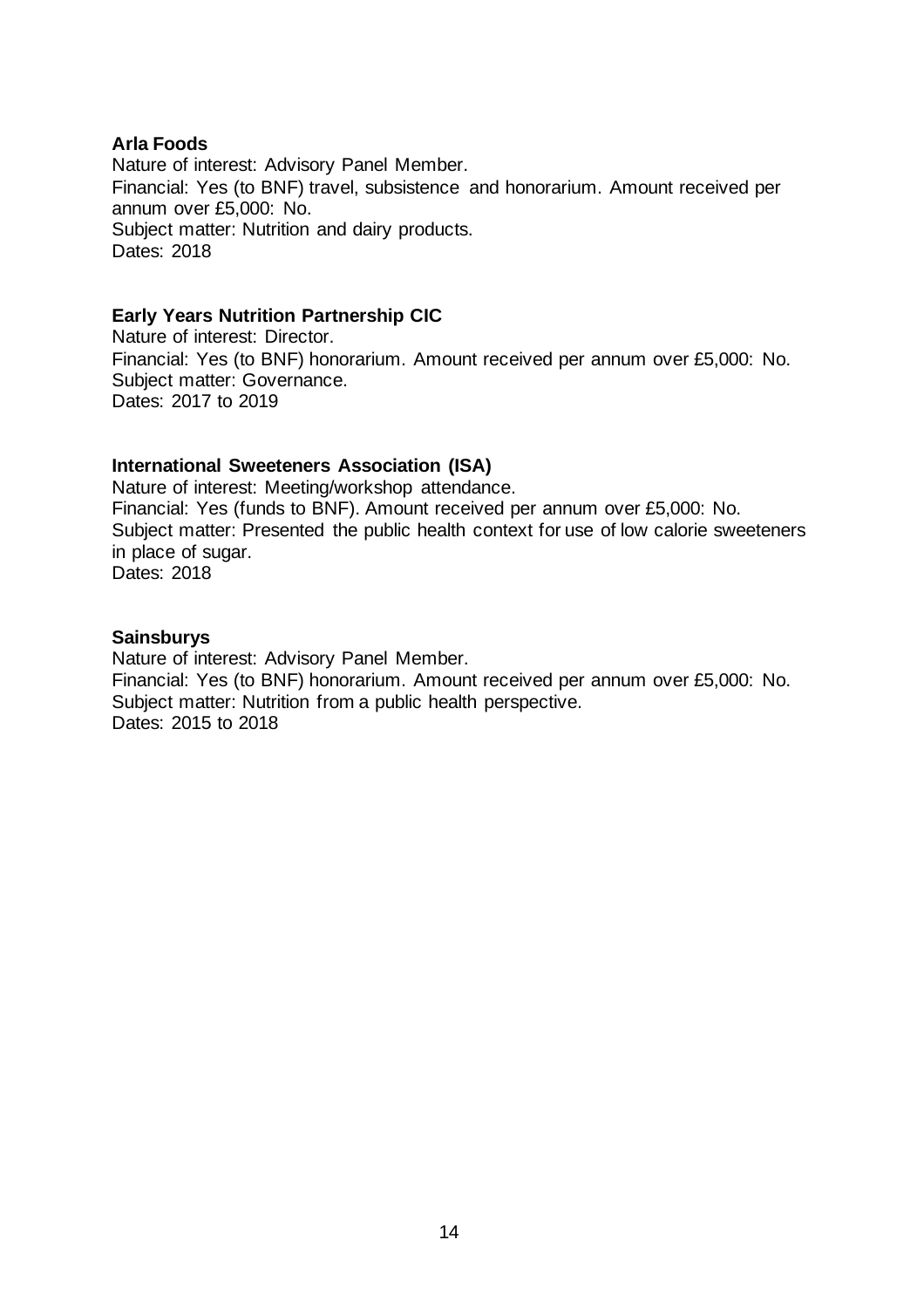# <span id="page-14-0"></span>**Dr Francesca Crowe**

## **Non-personal interests**

## **National Institute for Health Research**

Nature of interest: Research project grant. Financial: Yes (research funding to University of Birmingham). Amount received per annum over £5,000: Yes. Subject matter: OPTIMising therapies, disease trajectories, and AI assisted clinical

management for patients Living with complex multimorbidity Dates: from June 2021

## **Policy Matters**

Nature of interest: Consulting Financial: No. Amount received per annum over £5,000: No. Subject matter: Advice on testing for blood levels of vitamin D in primary care, approaches to alleviate the burden of vitamin D deficiency in the UK Dates: from May 2021 to present

## **Medical Research Council UK**

Nature of interest: Research project grant. Financial: Yes (research funding to University of Birmingham). Amount received per annum over £5,000: Yes. Subject matter: Bringing Innovative Research Methods to Clustering Analysis of Multimorbidity.

Dates: October 2019 to present

## **Medical Research Council UK Confidence in Concept**

Nature of interest: Research project grant.

Financial: Yes (research funding to University of Birmingham). Amount received per annum over £5,000: Yes.

Subject Matter: Addressing a global challenge: Weaning-food hygiene intervention to reduce diarrhoea in low-income countries – transferability of intervention for impact. Dates: August 2018 to February 2019

## **Economic and Social Research Council Impact Acceleration Account User Engagement Fund**

Nature of interest: Research project grant.

Financial: Yes (research funding to University of Birmingham). Amount received per annum over £5,000: Yes.

Subject Matter: Weaning-food hygiene intervention to reduce diarrhoea in low and middle-income countries.

Dates: June 2017 to February 2018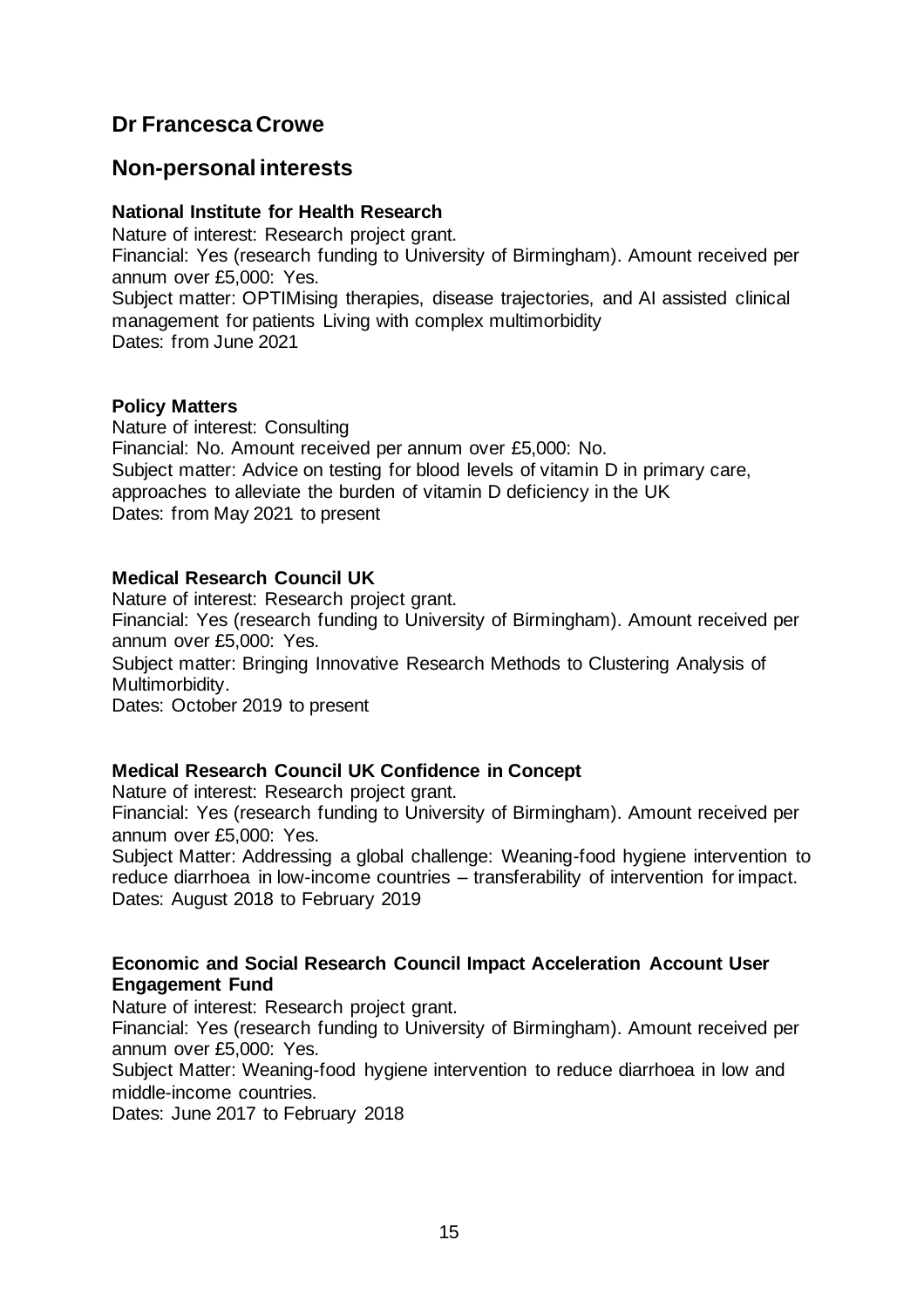# <span id="page-15-0"></span>**Professor Susan Fairweather-Tait**

# **Personal interests**

## **MRC**

Nature of interest: Panel member of GCRF Nutrition and Global Health. Financial: Yes (honoraria received; travel reimbursed). Amount received per annum over £5,000: No. Subject matter: Reviewing grant applications. Dates: 2019 to 2020

## **BBSRC**

Nature of interest: Panel member of Food Nutrition and Health. Financial: Yes, (honoraria received; travel reimbursed). Amount received per annum over £5,000: No. Subject matter: Reviewing grant applications.

Dates: 2018 to 2019

## **European Food Safety Authority (EFSA)**

Nature of interest: Member of Nutrition, Novel Foods and Food Allergens (NDA) Dietary Reference Values (DRV) Minerals working group (vice-chair from 2015 to 2018).

Financial: Yes, (honoraria received; travel and subsistence reimbursed). Amount received per annum over £5,000: No.

Subject matter: Drafting opinions on DRVs for minerals. Dates: 2009 to 2019

## **EFSA**

Nature of interest: Member of NDA Health Claims working group. Financial: Yes, (honoraria received; travel and subsistence reimbursed). Amount received per annum over £5,000: No. Subject matter: Drafting opinions on health claims applications.

Dates: 2009 to 2018

## **National Academies of Sciences, Engineering and Medicine**

Nature of interest: Member of committee on harmonization of methods for estimating nutrient intake references.

Financial: Yes, (travel and subsistence reimbursed). Amount received per annum over £5,000: No.

Subject matter: Preparing consensus study report and attending workshop. Dates: 2017 to 2018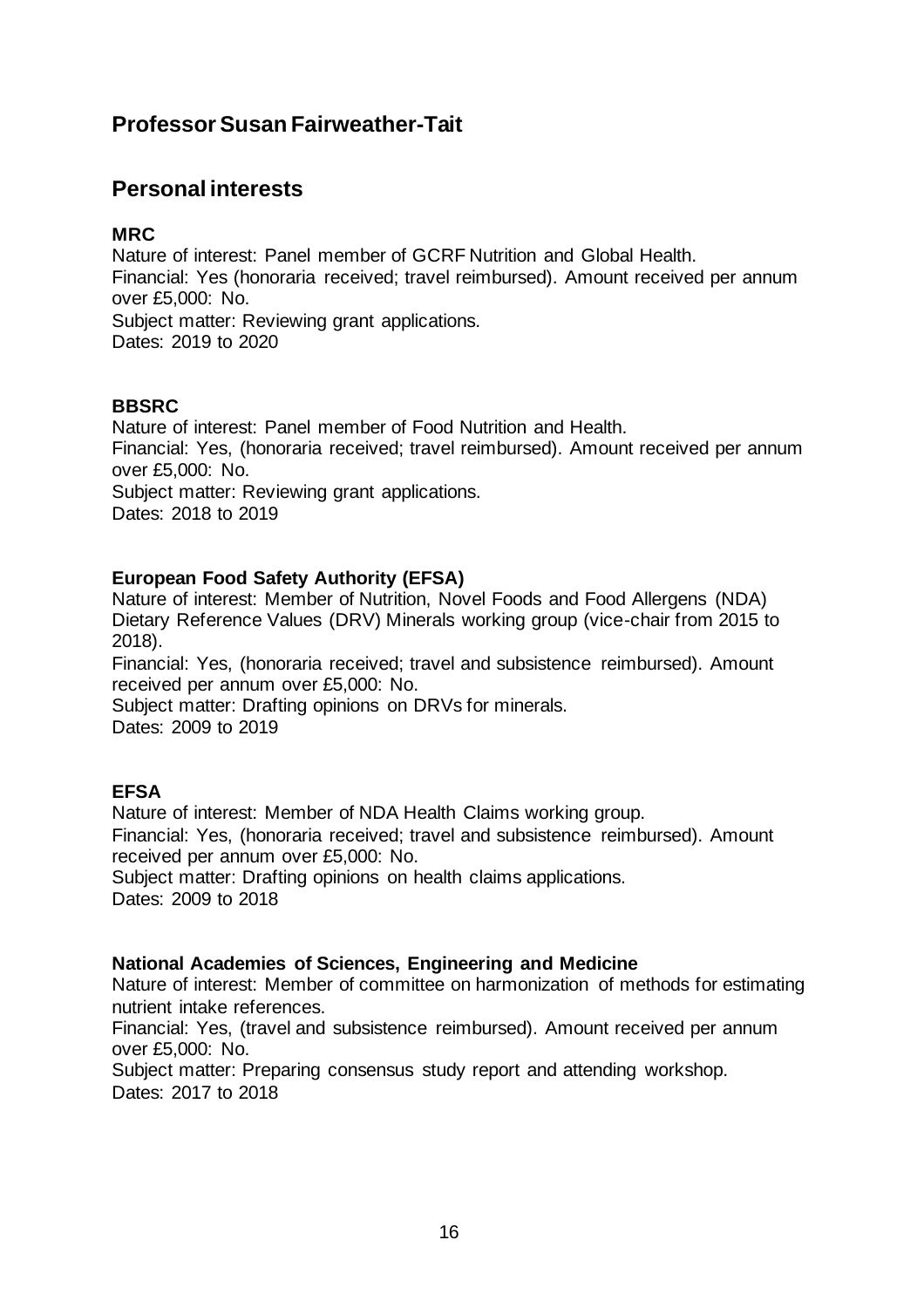## **European Commission (JPI)**

Nature of interest: Member of international advisory board. Financial: Yes, (travel reimbursed). Amount received per annum over £5,000: No Subject matter: Advisor for FOODBALL project, attended final project meeting. Dates: 2015 to 2018

## **EFSA**

Nature of interest: Member of NDA panel Financial: Yes, (honoraria received; travel and subsistence reimbursed). Amount received per annum over £5,000: No. Subject matter: Reviewing opinions on aspects of food safety related to nutrition prepared by working groups.

Dates: 2009 to 2018

## **Technical Advisory Group (funded by the Bill & Melinda Gates Foundation)**

Nature of interest: Member of Technical Advisory Group for global anemia exemplars.

Financial: No. Subject matter: Providing guidance on the selection of exemplar countries in relation to reducing the prevalence of anemia. Dates: 2020 to 2022

## **ILSI North America**

Nature of interest: Invited speaker at Annual meeting in Costa Rica. Financial: Yes (travel and accommodation expenses paid by ASN). Amount received per annum over £5,000. No. Subject matter: Presentation on the case for harmonizing nutrient reference values around the world at the ASN Symposium on Global Harmonization of Nutrient

Recommendations.

Dates: 20 Jan 2020

## **FSA**

Nature of interest: Member of UK Food Standards Agency Advisory Committee on Novel Foods and Processes.

Financial: Yes (honoraria received; travel reimbursed). Amount received per annum over £5,000. No.

Subject matter: Novel Food Applications. Dates: 2020 to 2023

## **Big C**

Nature of interest: Member of Advisory Panel. Financial: No. Subject matter: Reviewing grant applications. Dates: 2019 to present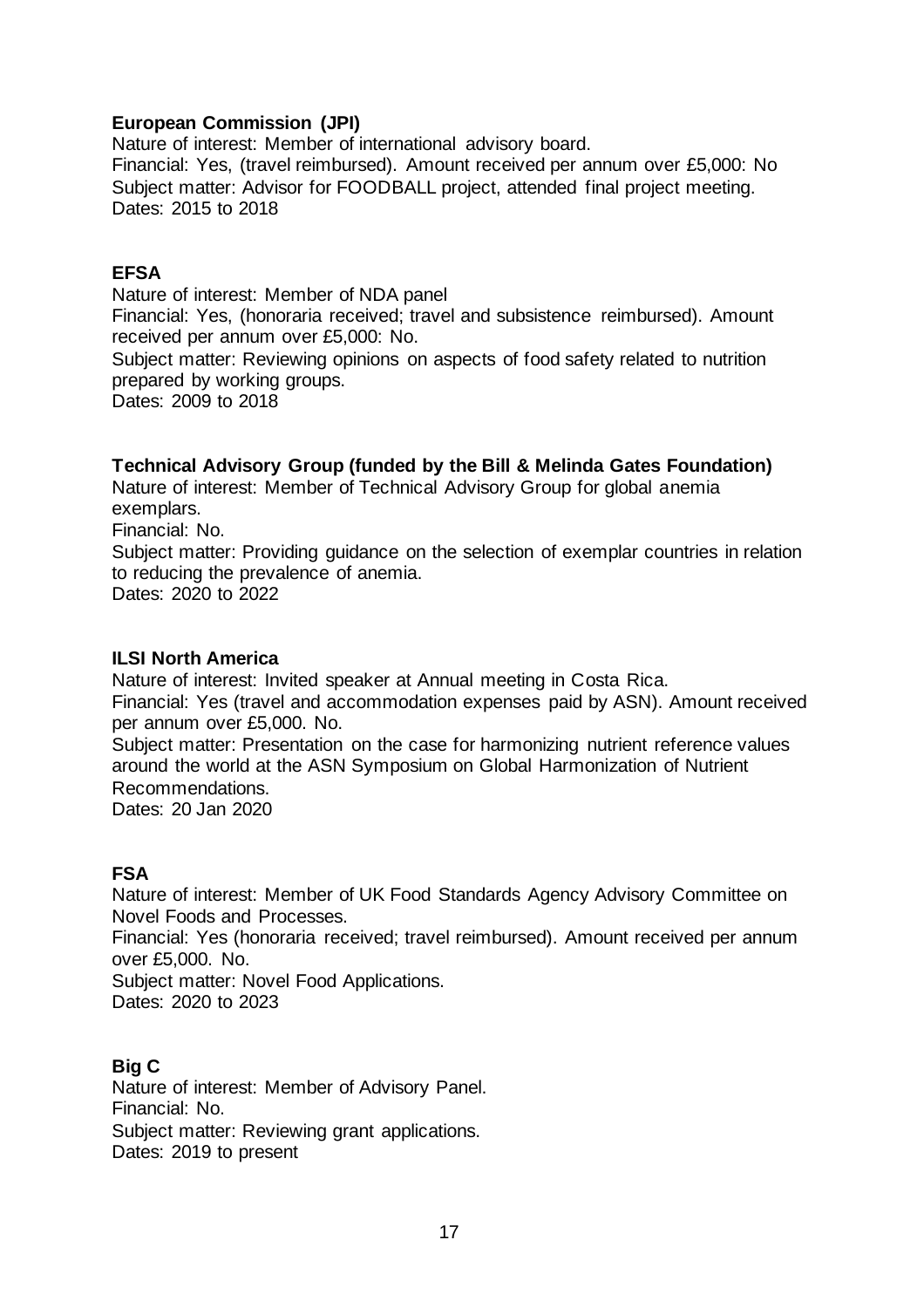#### **Nordic Nutrition Recommendations**

Nature of interest: Member of the Scientific Advisory Group for the New Nordic Nutrition Recommendations. Financial: No. Subject matter: Providing advice on the new recommendations. Dates: 2019 to present

#### **Food and Agriculture Organization of the United Nations (FAO)/ World Health Organisation (WHO)**

Nature of interest: Chair of FAO/WHO expert group on nutrient requirements for children aged 0 to36 months. Financial: No. Subject matter: Setting DRVs. Dates: 2020 to present

#### **WHO**

Nature of interest: Member of WHO Expert Advisory Panel. Financial: No (travel and accommodation expenses can be reimbursed). Subject matter: Contribute technical information and advice on developments within field of expertise. Dates: 2020 to 2022

## **High Value Nutrition (HVN) New Zealand**

Nature of interest: Grant reviewer.

Financial: Yes (fee paid per proposal). Amount received per annum over £5,000. No. Subject matter: Reviewing grant proposals on food and health submitted to HVN. Dates: 2020 to 2021

## **International Atomic Energy Agency (IAEA)**

Nature of interest: Consultants' meeting for Coordinated Research Project (CRP) on long-term iron labelling. Financial: No Subject matter: Contribute to discussions about a proposed new CRP. Dates: 29 June to 1 July 2021

#### **Office for Health Improvement and Disparities (previously Public Health England)**

Nature of interest: Member of the Scientific Advisory Committee on Nutrition (SACN) and SACN representative on the National Diet & Nutrition Survey Project Board Financial: Yes (honoraria received; travel reimbursed). Amount received per annum over £5,000. No.

Subject matter: Contribute towards scientific advice provided by SACN. Dates: 2021 to 2023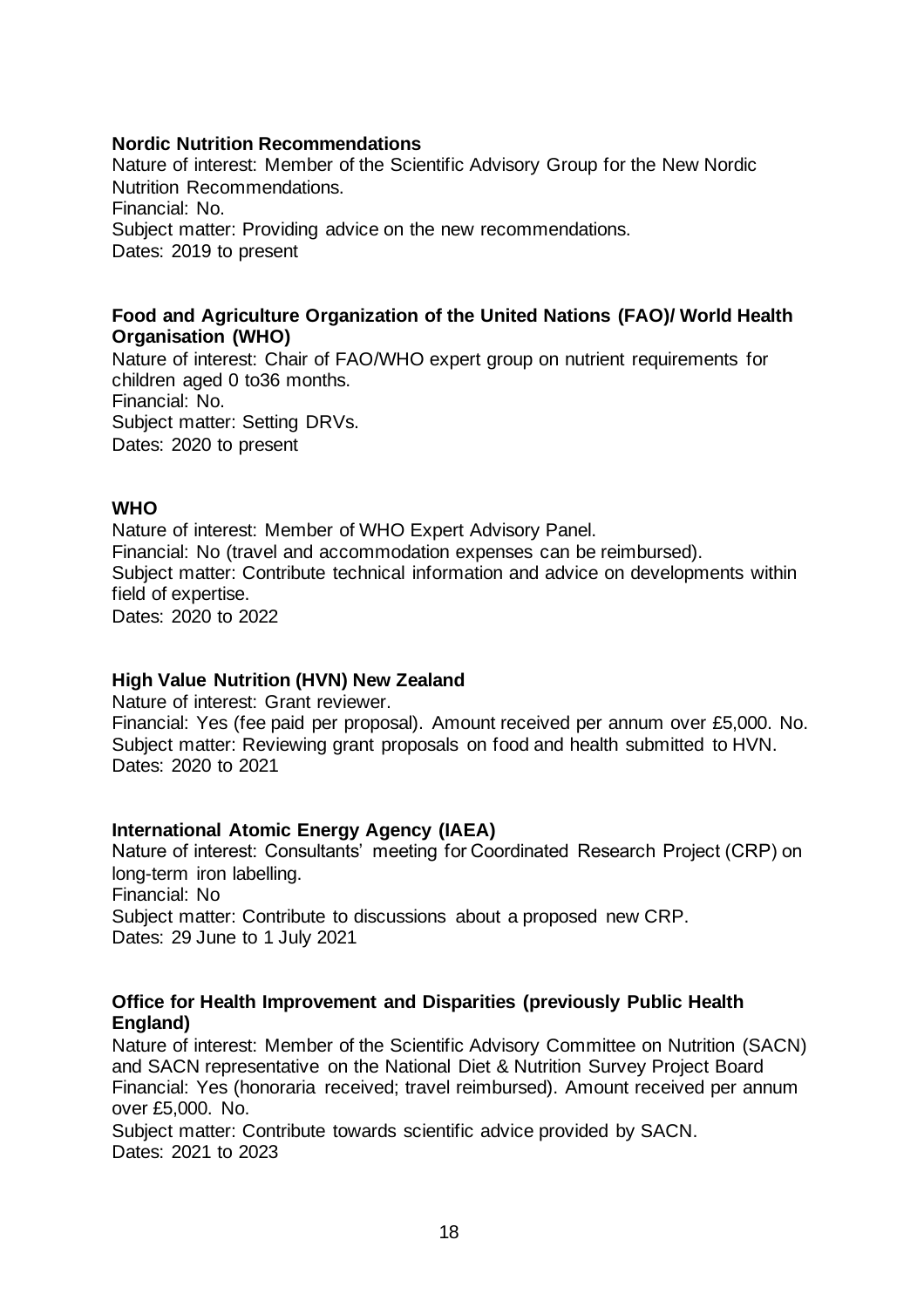## **EFSA**

Nature of interest: EFSA workshop on data and methodologies for establishing tolerable upper intake levels for vitamins and minerals. Financial: Yes (honoraria received). Amount received per annum over £5,000. No.

Subject matter: Participant in workshop

Dates: 28 to 29 September 2021

## **EFSA**

Nature of interest: Scientific and technical support for mandated review of tolerable upper intake level of iron

Financial: Yes. Amount received per annum over £5,000: No.

Subject matter: Completion of questionnaire and attendance at expert hearing session.

Dates: October to November 2021

## **European Commission**

Nature of interest: Remote expert for HORIZON-EIC-2021-TRANSITION- OPEN & CHALLENGES-01 Financial: Yes. Amount received per annum over £5,000: No Subject matter: Reviewing grant proposals Dates: 12 October to 12 December 2021

# **Non-personal interests**

## **BBSRC**

Nature of interest: Research grant.

Financial: Yes (Research funding awarded to UEA over 2 years for staff time and travel). Amount received per annum over £5,000: Yes.

Subject matter: Research on bioavailability of iron and zinc in potatoes (project in Peru).

Dates: April 2019 to present

## **MRC (Joint Programme Initiative (JPI))**

Nature of interest: Research grant.

Financial: Yes (Research funding awarded to UEA over 3 years for staff time and travel). Amount received per annum over £5,000: Yes.

Subject matter: Research project entitled "selenium in early life to enhance neurodevelopment in unfavourable settings"

Dates: April 2016 to October 2019

## **BBSRC**

Nature of interest: Doctoral training award.

Financial: Yes, (Research funding for 4-year iCASE studentship awarded to UEA). Amount received per annum over £5,000: Yes.

Subject matter: In vitro studies on a colonic delivery system (investigating iron) with potential health benefits.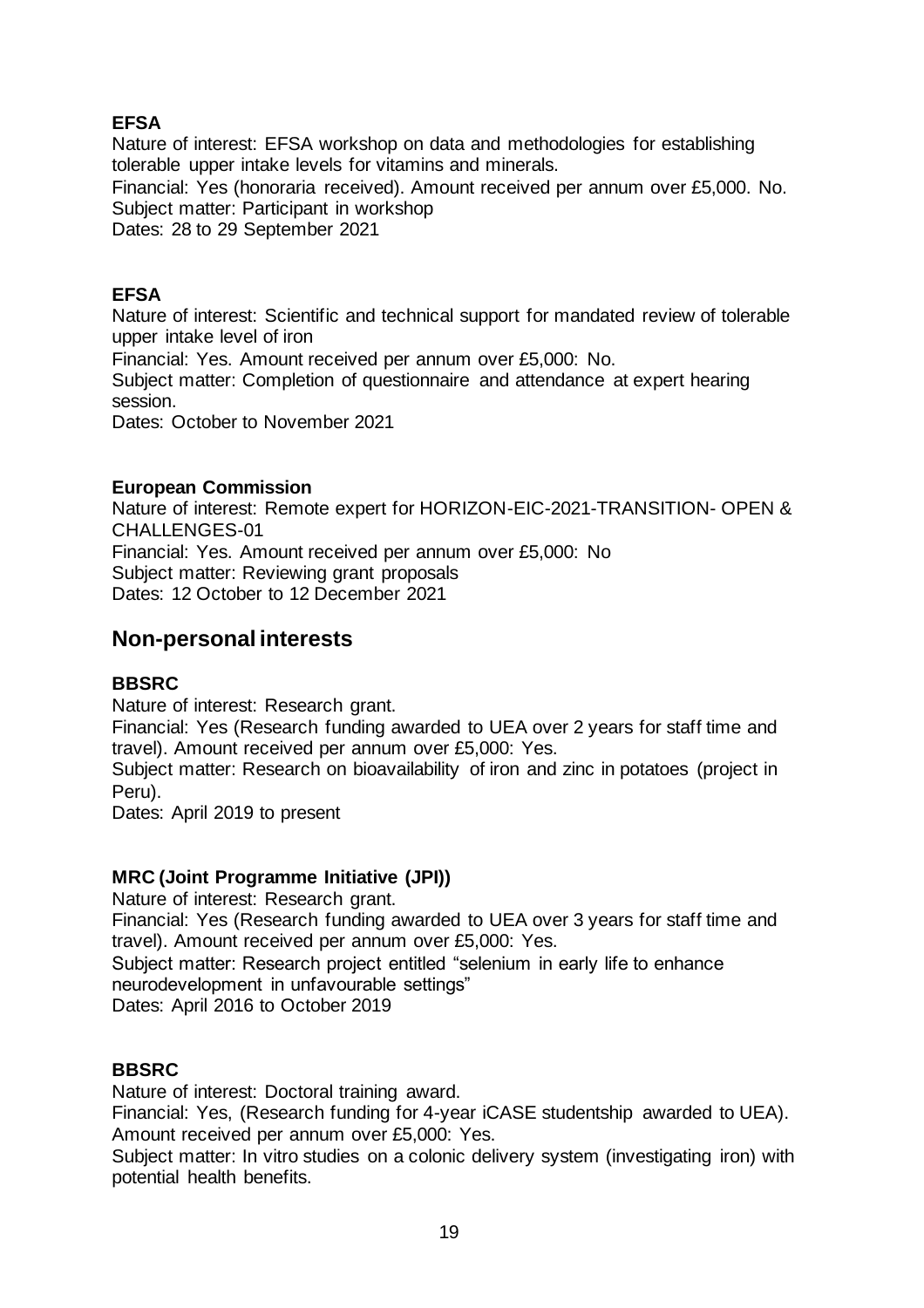Dates: October 2015 to September 2019

## **BBSRC**

Nature of interest: Research grant. Financial: Yes, (Research funding for 3-year project awarded to UEA). Amount received per annum over £5,000: Yes.

Subject matter: Iron speciation and bioavailability of iron in plant foods. Dates: August 2014 to December 2017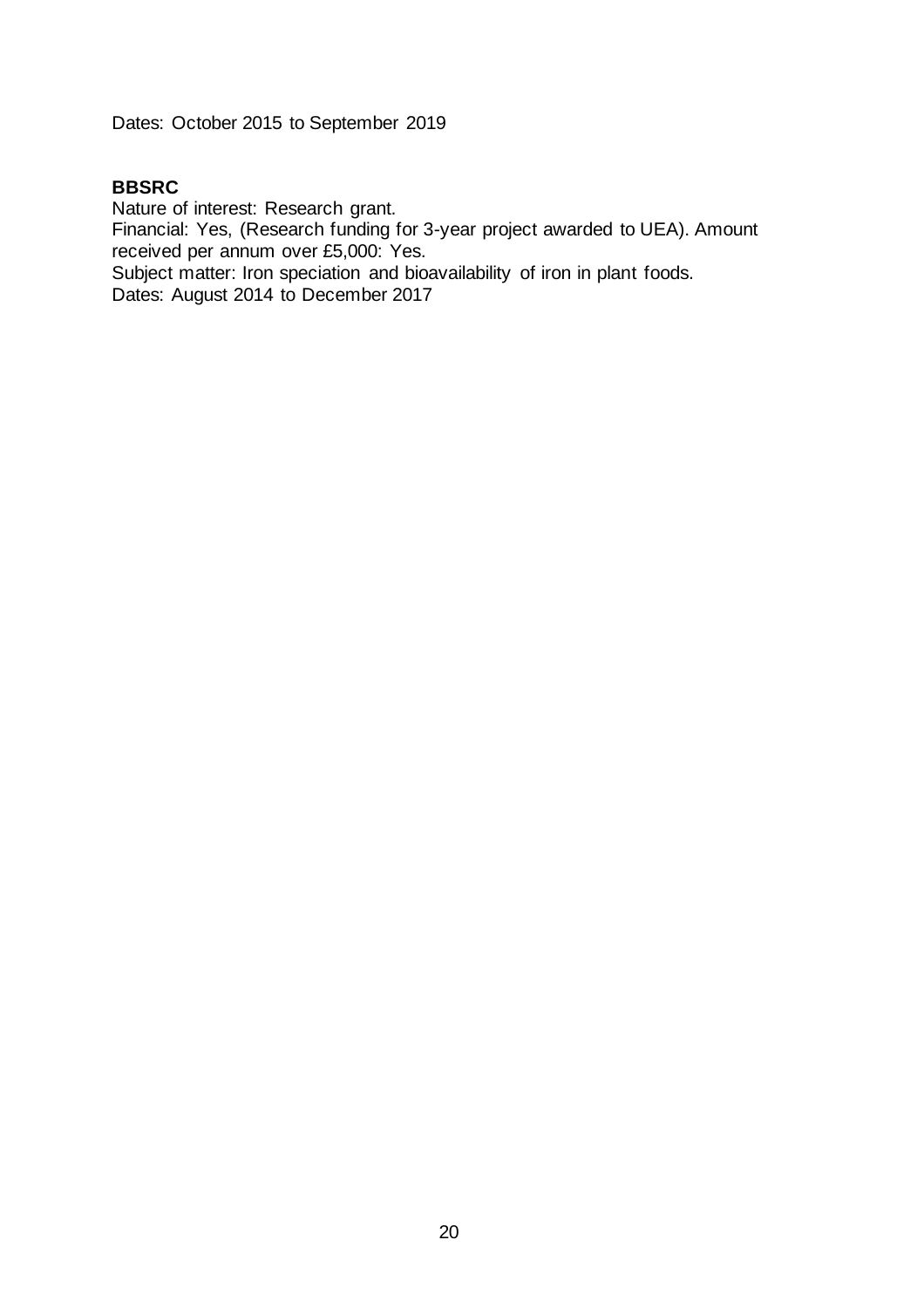# <span id="page-20-0"></span>**Professor Alison Gallagher**

## **Personal interests**

## **Nutrition Society (NS)**

Nature of interest: Charity work/voluntary; Role: Treasurer, NS (Irish Section). Financial: Yes, (travel and subsistence to attend committee meetings of the NS (Irish Section) reimbursed together with the cost of registering/attending the NS Irish Section scientific conferences during period as Treasurer). Amount received per annum over £5,000: No.

Subject matter: Advising NS Irish Section committee on finances and managing payments of student travel bursaries awarded by the section. Dates: 2008 to 2014

## **NS**

Nature of interest: Charity/voluntary work; Role: Honorary Programmes Secretary, NS.

Financial: Yes, (travel and subsistence to attend meetings of Trustees, Council and Science Committee was reimbursed together with the cost of registering/attending scientific conferences during period as a Trustee was waived). Amount received per annum over £5,000: No.

Subject matter: Advising on scientific content of programmes for NS scientific conferences, reviewing original communications and inputting on Trustee meetings and meetings with Council.

Dates: 2010 to 2017

## **Federation of European Nutrition Societies (FENS)**

Nature of interest: Charity/voluntary work; Role: Chair, FENS Science Committee (tasked with delivering the scientific programme for the 13th FENS European Nutrition Conference held in Dublin, October 2019).

Financial: Yes, (travel and subsistence to attend two face-to-face meetings of FENS Science Committee held at the Nutrition Society's (NS) offices in London was reimbursed together with the cost of registering/attending NS scientific conferences during period as a Chair was waived including attendance at IUNS Nutrition Congress October 2017 in Buenos Aires. Travel and subsistence associated with attending 1 face-to-face meeting of the FENS Executive committee was reimbursed. Attending FENS2019 will be reimbursed. All other activities have been completed remotely without the need to travel). Amount received per annum over £5,000: No. Subject matter: Advising on scientific content of FENS 2019 programme, reviewing scientific abstracts and Co-Chairing meetings of the Science Committee. Inputting on the FENS2019 Local Organising committee (completed remotely) and FENS2019 Executive committee. Chair of a scientific symposium on evidence and recommendations on low-calorie sweeteners (supported by ISA). Dates: 2016 to 2019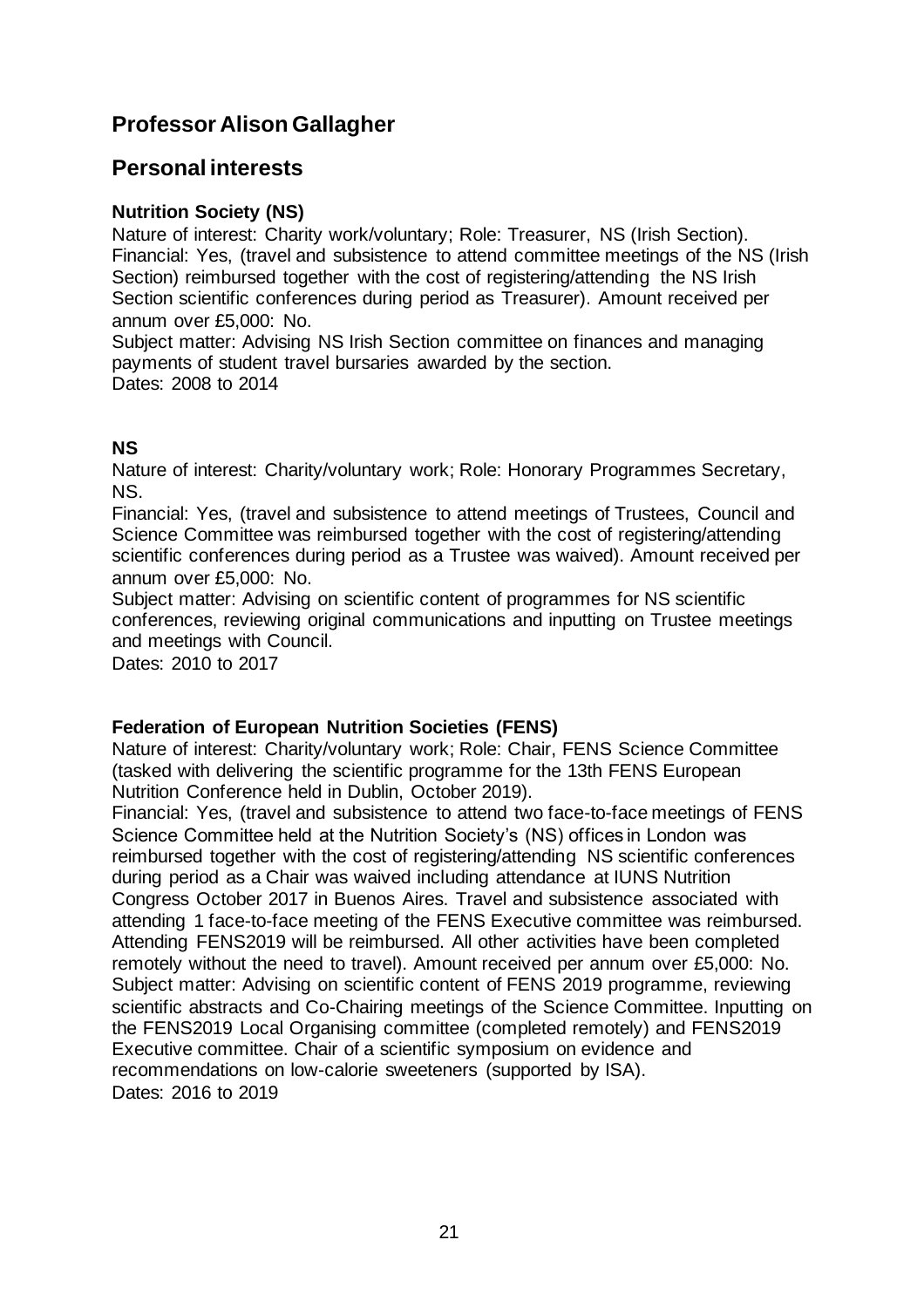## **European Nutrition Leadership Platform (ENLP)**

Nature of interest: Voluntary work; Role: Chair/President, ENLP Board. Financial: Yes, (travel and subsistence to attend meetings of the ENLP Board are reimbursed). Amount received per annum over £5,000: No. Subject matter: Chair of ENLP Board, input on advice and guidance to Board in relation to ENLP.

Dates: 2015 to present

#### **SciView (SANTE/2014/C4/068)**

Nature of interest: Invited funded work.

Financial: Yes, (honorarium was received for participation in this one-day workshop). Amount received per annum over £5,000: No.

Subject matter: This was a preparatory action of DG Health and Food Safety of the European Commission to enhance the evidence-base for tackling chronic diseases related to unhealthy diet and lack of physical activity in Europe). Participation was by invitation to participate in a SciView Expert Workshop held in Brussels (May 2017) which considered evidence relating to 'Consumption, energy intake and impact of fruit juices and of artificially and sugar sweetened beverages'. The findings from this workshop were incorporated into a final report.

Dates: 2017

#### **ENLP**

Nature of interest: Voluntary work; Role: Co-Director of ENLP Essentials seminar. Financial: Yes, (travel and subsistence to attend (as a co-Director of the ENLP Essentials programme) held annually in Luxembourg (over 8 days)). Amount received per annum over £5,000: No.

Subject matter: As Co-Director to ENLP Essentials seminar, engage training groups to deliver the seminar, advise and invite After Dinner Speakers and liaise with ENLP Alumni around their input on programme in Luxembourg.

Dates: 2018 to present

## **Northern Ireland Chest Heart and Stroke (NICHS)**

Nature of interest: Charity/voluntary; Role: Member/ Vice-Chair of Scientific Research Committee.

Financial: No.

Subject matter: Reviewing research proposals submitted to the annual NICHS funding call and advising NICHS in relation to the quality of these applications for funding. Also input into NICHS business meeting which follows the research committee meeting.

Dates: 2018 to present

#### **Fundação para a Ciência e a Tecnologia, I.P. (FCT), FCT – 2020 Call for scientific research and technological development (SR&TD) project grants** Nature of interest: Panel member

Financial: Yes (honoraria will be received for each application reviewed and for (virtual) attendance at review Panel). Amount received per annum over £5,000: No.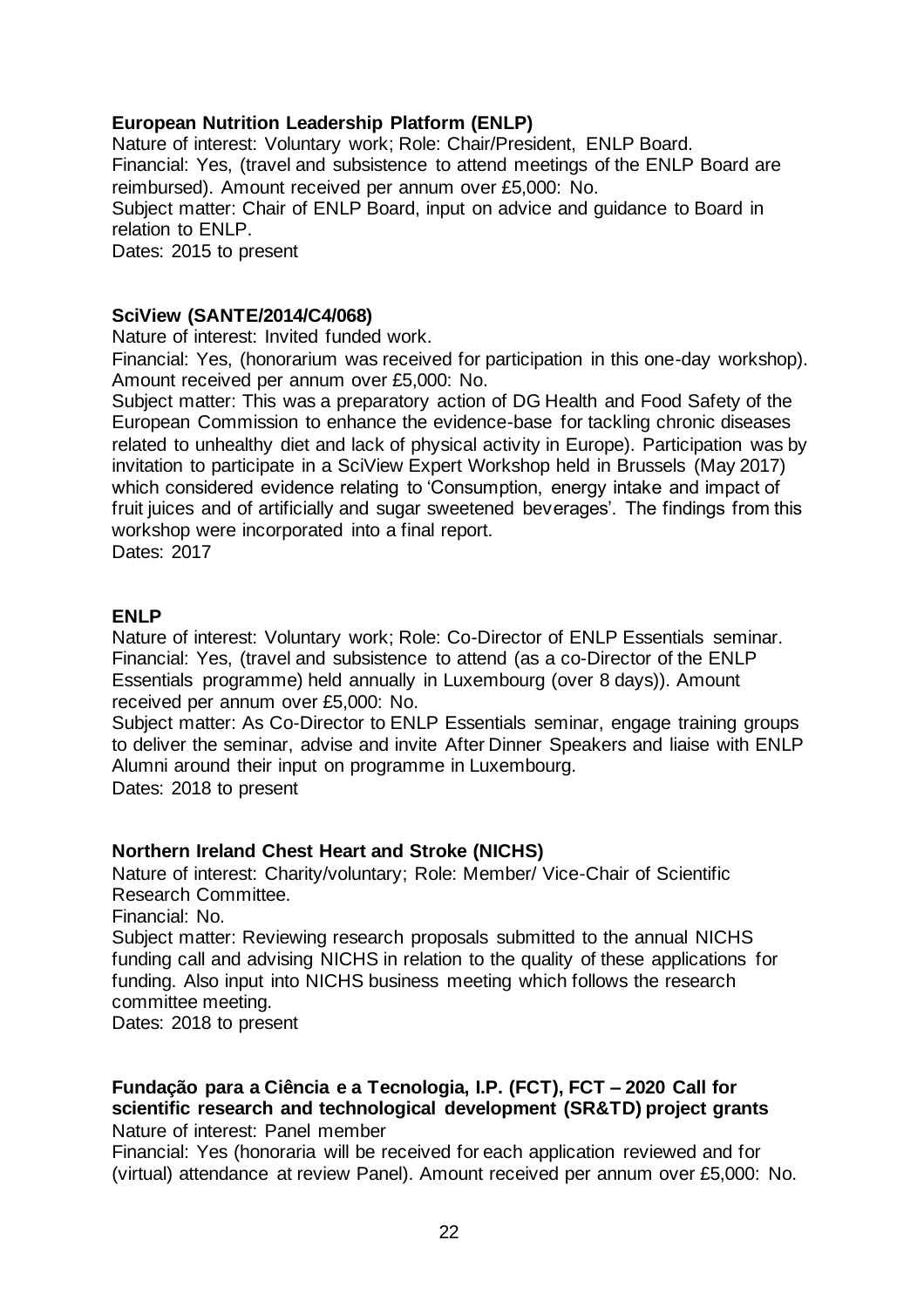Subject matter: FCT is the Portuguese public funding agency for research and development. Invited to participate as a panel member to assist with the review and (possibly also the evaluation) of the FCT 2020 Call for scientific research and technological development (SR&TD) project grants in all scientific domains. Dates: 2020

## **The European Federation of the Associations of Dietitians (EFAD)**

Nature of interest: Presented webinar (supported by ISA). Financial: No. Subject matter: Sugar reduction policies in Europe. Dates: October 2020

## **Editorial Advisory Board (EAB) for Nutrition Bulletin with the British Nutrition Foundation (BNF)**

Nature of interest: Member/Chair of EAB of Nutrition Bulletin. Financial: No.

Subject matter: Participate in two meetings of EAB per year. Assist with peer review of papers submitted to this journal and provide advice on the strategic direction of this journal.

Dates: 2019 to present (Chair role taken on from October 2020)

## **NS**

Nature of interest: Editor-in-Chief, Proceedings of the Nutrition Society. Financial: Yes (annual stipend is provided to the EiC). Amount received per annum over £5,000: No.

Subject matter: Editor-in-Chief, assist with peer review of papers submitted to this journal following presentation at Nutrition Society conferences/meetings and review of original communications (abstracts) submitted for presentation/publication. Dates: 2020 to present

## **Scottish Government's Rural and Environment Science and Analytical Services Division (RESAS)**

Nature of interest: Peer reviewer

Financial: Yes (honoraria will be received for participation as a peer reviewer). Amount received per annum over £5,000: No.

Subject matter: A new Strategic Research Programme supported by RESAS - peer review process will be running from the 1st August 2021 through to 30th September 2021. Peer review input will be in relation to topic Human nutrition, which is a part of the theme on Sustainable Food System and Supply Dates: 2021

## **Munster Technological University (MTU)**

Nature of interest: Panel member

Financial: Yes (honoraria will be received for participation as a panel member). Amount received per annum over £5,000: No.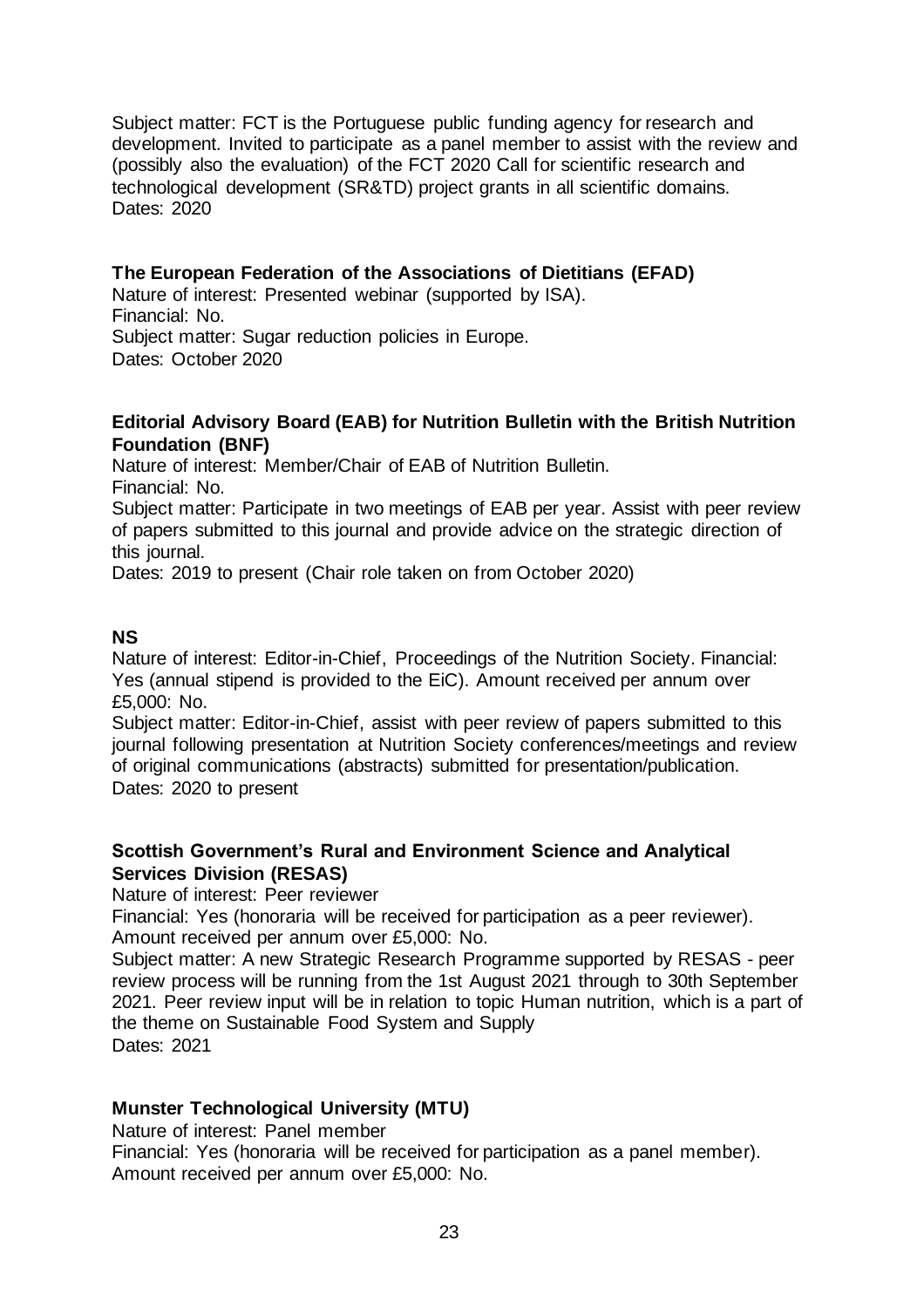Subject matter: MTU Transformation Fund (TUTF) Research and Innovation Call. Invited to participate as an external reviewer panel for applications related to the life sciences.

Dates: 2021

# **Non-personal interests**

## **International Sweeteners Association (ISA)**

Nature of interest: Consultancy; Role: Member of ISA Scientific Advisory Committee. Financial: Yes, (honorarium received by employer (Ulster University) through consultancy for participation in meetings of the ISA Scientific Advisory Panel (2 meetings per year). Travel and subsistence to attend these meetings is reimbursed. Honorarium (received by employer) for participation as Chair of a scientific symposium as the ISA Conference (London) and in a consensus workshop hosted by ISA (November 2018)). Amount received per annum over £5,000: No. Subject matter: Advising ISA in relation to the current scientific evidence available on sweeteners.

Dates: 2016 to present

#### **FUSION project**

Nature of interest: Other funded work (Knowledge Centre Supervisor for a FUSION project).

Financial: Yes, (honorarium received by employer (Ulster University). The costs of travel and subsistence to attend meetings with the FUSION Partner on the project (ABC Nutritional Ltd. Shannon) was reimbursed as part of the FUSION funding). Amount received per annum over £5,000: No.

Subject matter: This FUSION project aimed at helping the company develop new business opportunities for the company by developing a range of products for the expanding European lifestyle nutrition market through funding of a FUSION graduate who was based with the company for 12 months. Involvement was as supervisor of the FUSION graduate.

Dates: 2017

## **National Institute for Public Health & Environment (The State of the Netherlands)**

Nature of interest: Research Grant

Financial: Yes (Research funding for 3-year PhD studentship and project-related consumables). Amount received per annum over £5,000: Yes.

Subject matter: Biomarkers for intakes of low-calories sweeteners and sugars. Dates: 2012 to 2015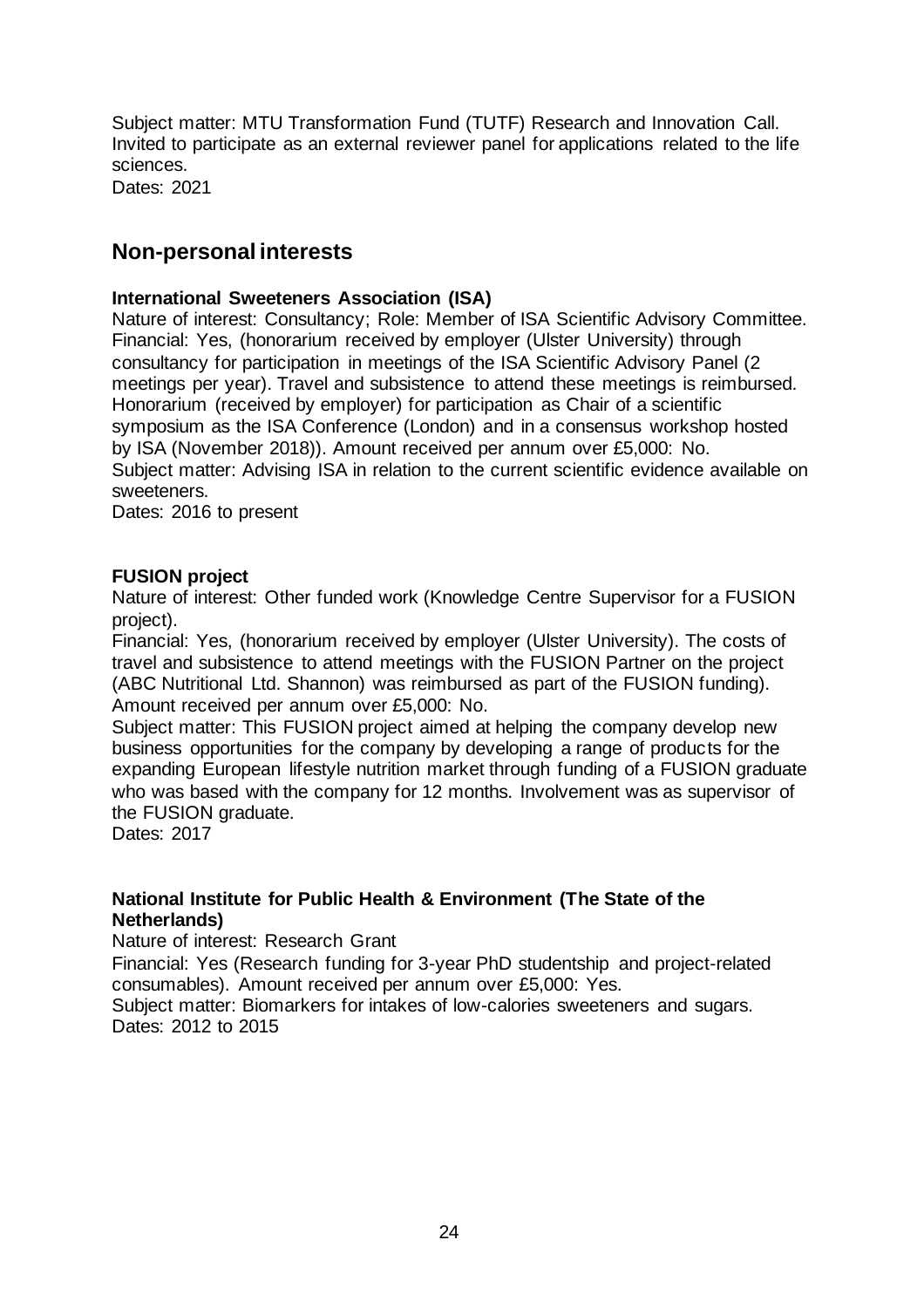# <span id="page-24-0"></span>**Dr Darren Greenwood**

As Director of the WHO Collaborating Centre in Nutritional Epidemiology, Dr Greenwood has administrative responsibility for Collaborating Centre interests that are not covered by personal or non-personal interests.

## **Personal interests**

## **Springer**

Nature of interest: Book editor Financial: Yes (royalties related to "Tu YK, Greenwood DC (Eds.) (2008) Modern Methods for Epidemiology. Springer." Amount received per annum over £5,000: No Subject matter: Statistical methods Dates: 2012 to present

#### **Office for Health Improvement and Disparities (OHID) Previously Public Health England**

Nature of interest: Scientific Advisory Committee on Nutrition (SACN) Financial: Yes. Amount received per annum over £5000: No Subject Matter: Advising on nutrition and related health matters Dates: May 2018 to present

## **Taylor & Francis Publishers**

Nature of interest: Peer review Financial: Yes. Amount received per annum over £5,000: No Subject matter: Peer review of proposed textbook Dates: 2022

## **Non-personal interests**

**University of Leeds (World Health Organization Collaborating Centre)** Nature of interest: Head of Centre Financial: Yes (research funding). Amount received per annum over £5,000: Yes Subject matter: Nutritional Epidemiology Dates: 2018 to 2022, with the possibility of extension

## **EU Framework 7**

Nature of interest: Research collaboration Financial: No (Free data access) Subject matter: Diet in pregnancy, maternal weight gain, birth outcomes and child health Dates: 2016 to 2019

## **Department of Health and Social Care Policy Research Programme**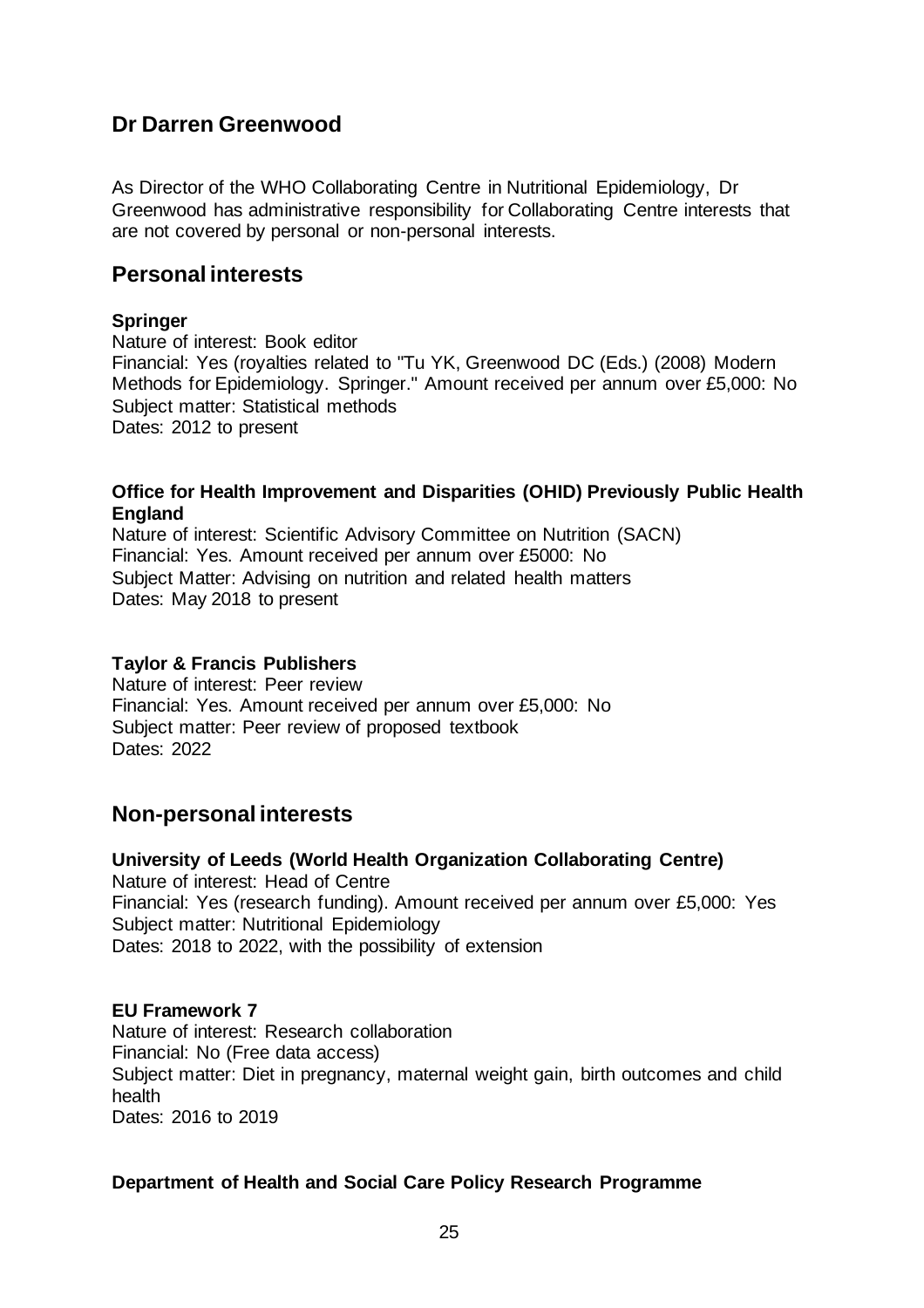#### Nature of interest: Research

Financial: Yes (research funding). Amount received per annum over £5,000: Yes Subject matter: Maternal jodine status, birth outcomes and child cognition Dates: 2016 to 2020

#### **Yorkshire Cancer Research**

Nature of interest: Research Financial: Yes (research funding). Amount received per annum over £5,000: Yes Subject matter: Increasing bowel cancer screening uptake Dates: 2016 to 2019

#### **Strategic Interdisciplinary Pump-Priming Scheme**

Nature of interest: Research Financial: Yes (research funding). Amount received per annum over £5,000: Yes Subject matter: Linking measures of environmental sustainability of diet to automated online dietary assessment Dates: 2019 to 2020

## **GrowMedTech (Research England Connecting Capability Fund)**

Nature of interest: Research Financial: Yes (research funding). Amount received per annum over £5,000: Yes Subject matter: Developing a diet optimisation engine to support nutrition of gastroenterology patients Dates: 2019 to 2020

#### **Leeds City Region**

Nature of interest: Research Financial: Yes (research funding). Amount received per annum over £5,000: Yes Subject matter: Automated processing of web-scraped dietary data to augment dietary assessment tools Dates: 2019 to 2020

## **British Heart Foundation**

Nature of interest: Research

Financial: Yes (research funding). Amount received per annum over £5,000: Yes Subject matter: Objective assessment of fatigue or dyspnoea as the mechanism of exercise limitation in heart failure: Implications for individualised therapy Dates: 2019 to 2022

#### **National Institute for Health Research**

Nature of interest: Research

Financial: Yes (research funding). Amount received per annum over £5,000: Yes Subject matter: Long Covid multidisciplinary consortium – optimising treatments and services across the NHS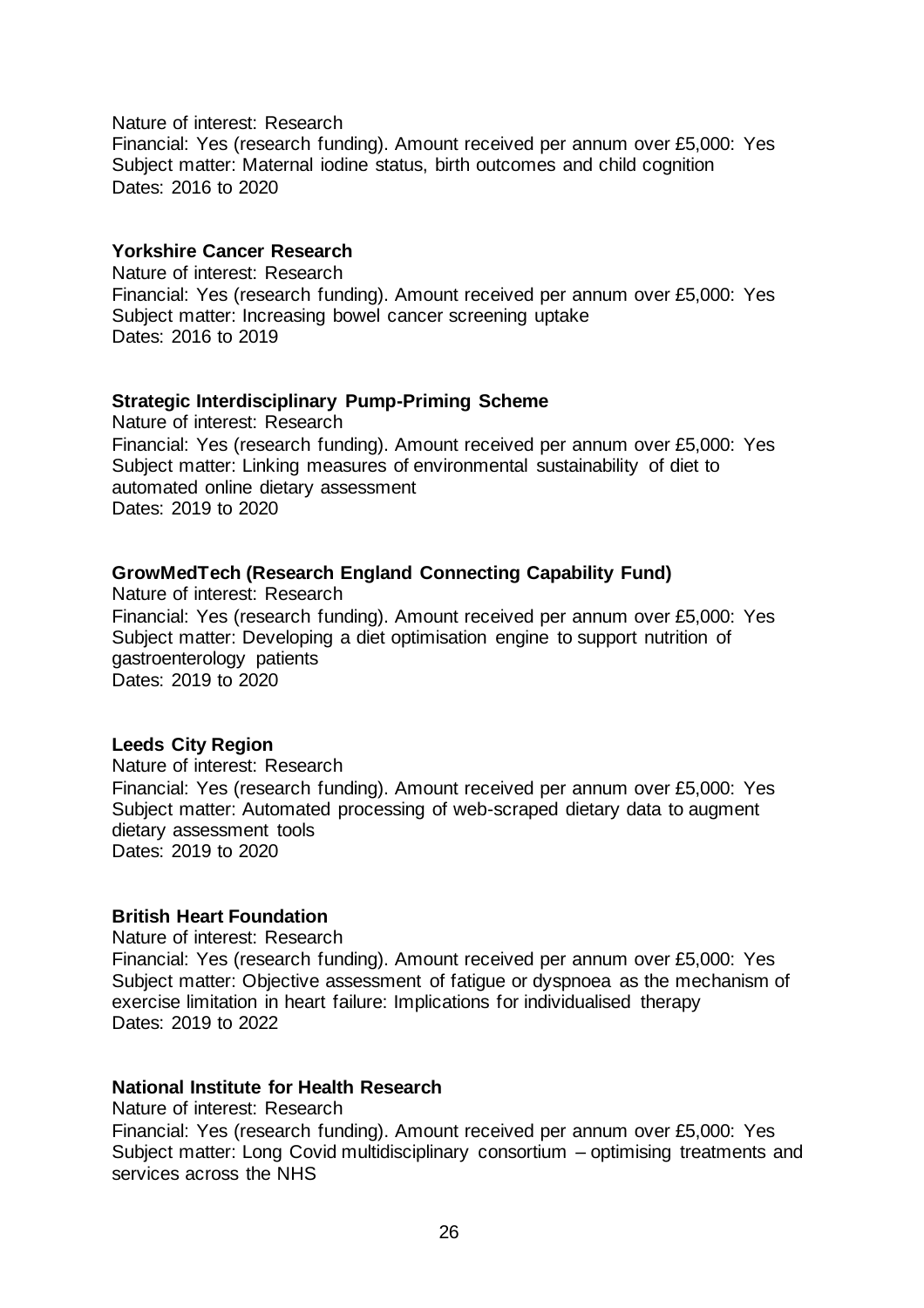Dates: 2021 to 2023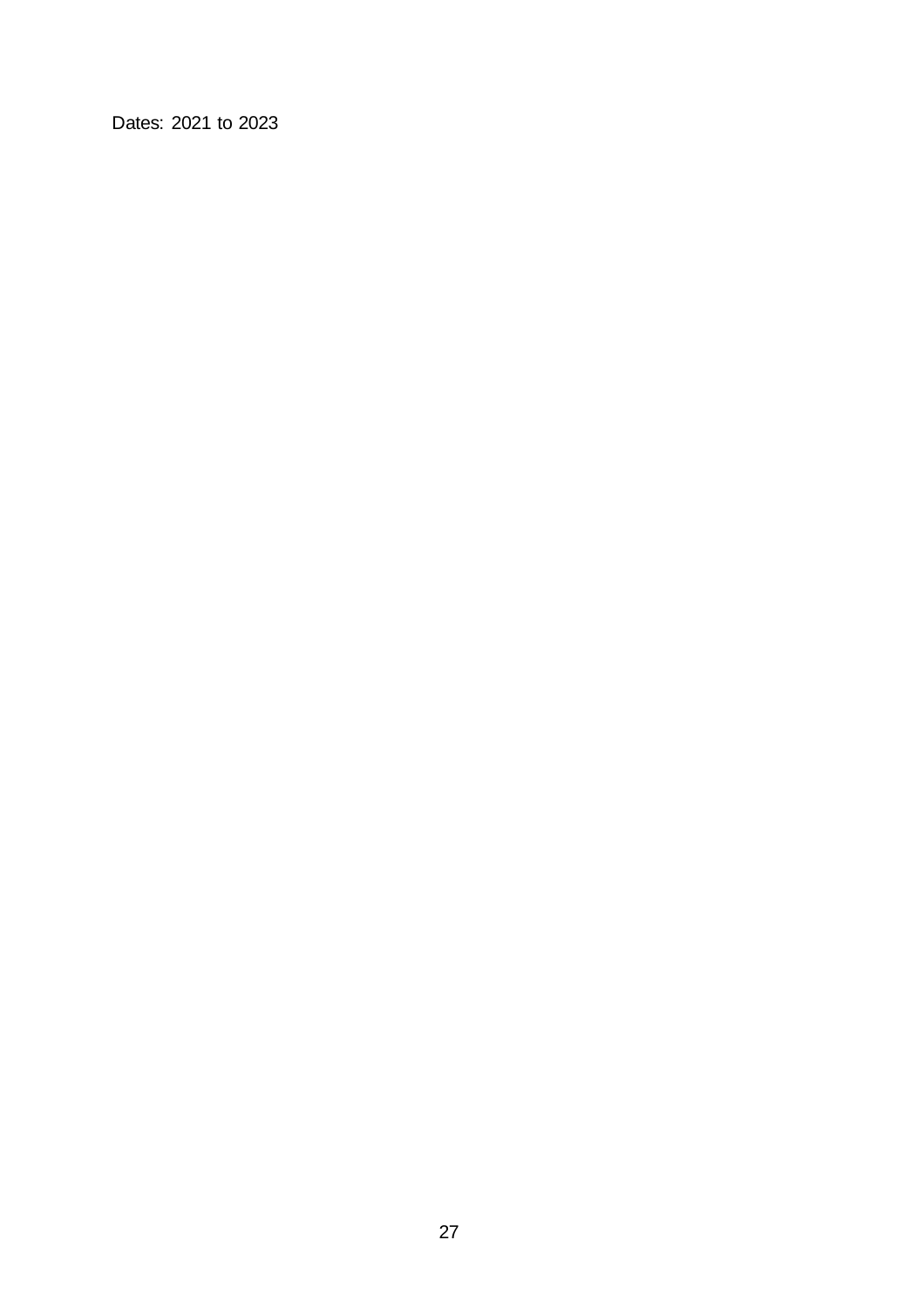# <span id="page-27-0"></span>**Professor Marina Heinonen**

As Departmental Head of Food and Nutrition, Professor Heinonen has administrative responsibility for institutional interests that are not covered by personal or nonpersonal interests.

## **Personal interests**

## **University of Helsinki**

Nature of interest: Leadership and administration. Financial: Yes, (honoraria received). Amount received per annum over £5,000: Yes. Subject matter: Directorship. Dates: 2018 to present

## **EFSA**

Nature of interest: Scientific expert work. Financial: Yes, (honoraria received). Amount received per annum over £5,000: Yes. Subject matter: Risk assessment on the safety of novel foods. Dates: 2018 to 2024

## **Non-personal interests**

## **Bonne Juomat Oy**

Nature of interest: Grant. Financial: Yes. Amount received (by the Department) per annum over £5,000: No. Subject matter: Food Science master's student thesis work in collaboration with food industry. Dates: 2018 to 2019

## **Apetit Oy**

Nature of interest: Grant. Financial: Yes. Amount received (by the Department) per annum over £5,000: No Subject matter: Analytical services and Food Science master's student thesis work in collaboration with food industry. Dates: 2014 to 2018

## **Novo Nordisk Foundation**

Nature of interest: Member, Committee for Plant Science, Agriculture and Food Biotechnology. Financial: Yes, (honoraria received). Amount received per annum over £5,000: Yes. Subject matter: Evaluation of research grant applications. Dates: 2020 to 2024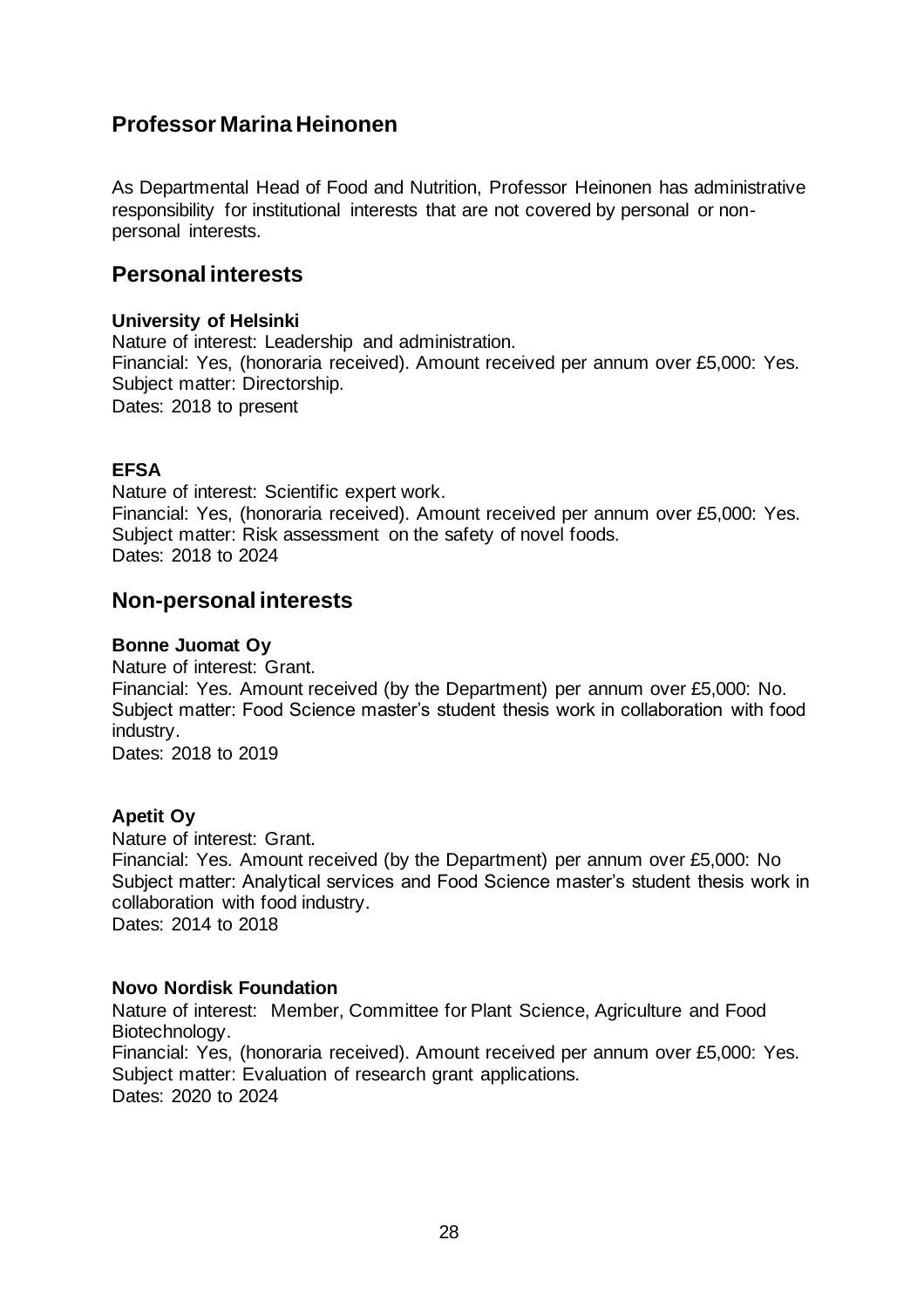# <span id="page-28-0"></span>**Emeritus Professor Harry J McArdle**

# **Personal interests**

## **EFSA**

Nature of Interest: Member and Vice Chair, Nutrition Dietetics and Allergy **Committee.** Financial: Yes, (honoraria received, travel and subsistence reimbursed). Amount received per annum over £5,000: Yes. Subject Matter: Novel Foods Working Group Dates: 2021 to 2024

## **FSA**

Nature of interest: Member of UK Food Standards Agency Advisory Committee on Novel Foods and Processes.

Financial: Yes (honoraria received; travel reimbursed). Amount received per annum over £5,000. No.

Subject matter: Novel food applications.

Dates: 2018 to present

## **JVL Consulting Belgium**

Nature of interest: Training Co-ordinator

Financial: Yes, (honoraria received, travel and subsistence reimbursed). Amount received per annum over £5,000: No.

Subject matter: Providing training for 3rd Country government officials to facilitate applications for traditional or novel foods for the EU. Dates: 2019 to 2020

**ANS**

Nature of interest: Chairman of Trustees until October 2021

Financial: Yes, Travel and subsistence reimbursed. Amount received per annum over £5,000: No.

Subject matter: The Academy of Nutrition Sciences is a joint initiative between the AfN, the British Dietetic Association (BDA), the BNF and NS.

Dates: Chairman of Trustees 2019 to October 2021; Trustee October 2021 to present